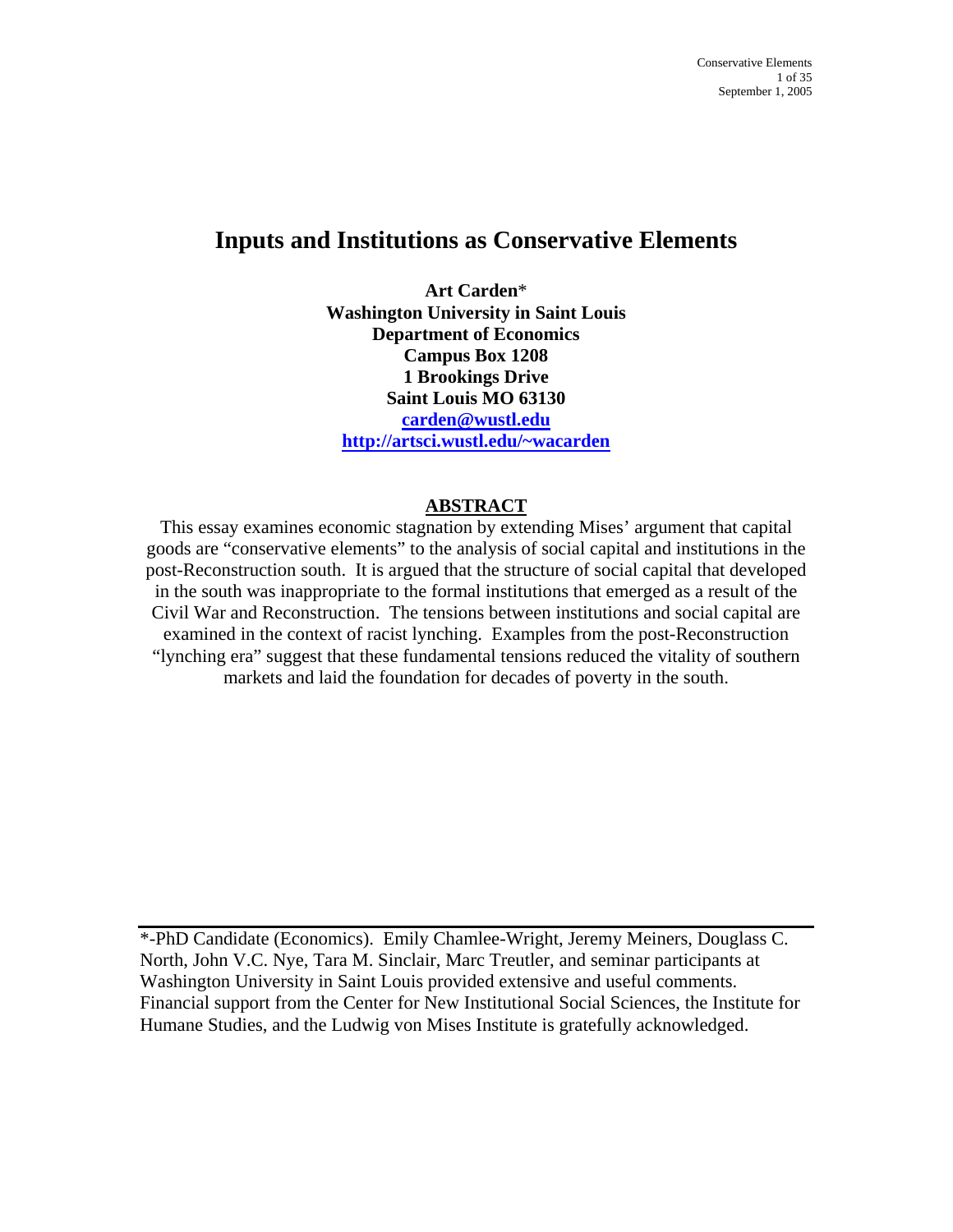*The emergence of a nation from barbarism to a general diffusion of intelligence and property, to health in the social and civil relations; the development of an inferior race into a high degree of enlightenment; the overthrow of customs and institutions which, however indefensible, have their seat in tradition and a course of long observance; the working out satisfactorily of political, sociological, and ethical problems—are all necessarily slow…Civilization, freedom, a pure religion, are not the speedy outcome of revolutions and cataclysms any more than has been the structure of the earth. They are the slow evolution of orderly and creative causes, the result of law and preordained principles.—JLM Curry,* [1](#page-1-0)896<sup>1</sup>

# **1. Introduction**

All societies started in the same condition: poor. Some, most notably Western Europe, the overseas extensions of Great Britain, and more recently the Asian "tigers," have grown to be fantastically wealthy. Others have been mired in poverty for centuries. A "great divergence" between modern industrial economies and the rest of the world began approximately five hundred years ago, and over the last thousand years, the gap between rich and poor countries has grown substantially. Why have some areas succeeded where others have failed?<sup>[2](#page-1-1)</sup>

American history, particularly the history of the American south, may offer answers. While the United States has been one of history's great success stories, the relative stagnation of the southern states stood out in sharp contrast to the prosperity enjoyed by the rest of the country in the post-bellum era. The south prospered in the decades leading up to the Civil War, stagnated miserably during the decades following the war, and grew rapidly again beginning with the integration of national labor markets in the post-World War II era (Wright, 1986). The south also underwent one of the last two centuries' most radical institutional changes with the relatively sudden abolition of chattel slavery.

<span id="page-1-0"></span> $<sup>1</sup>$  Curry (1896a).</sup>

<span id="page-1-1"></span> $2^{2}$  Details on the divergent performance of economies over time are discussed in chapter seven of North (2005:87-102).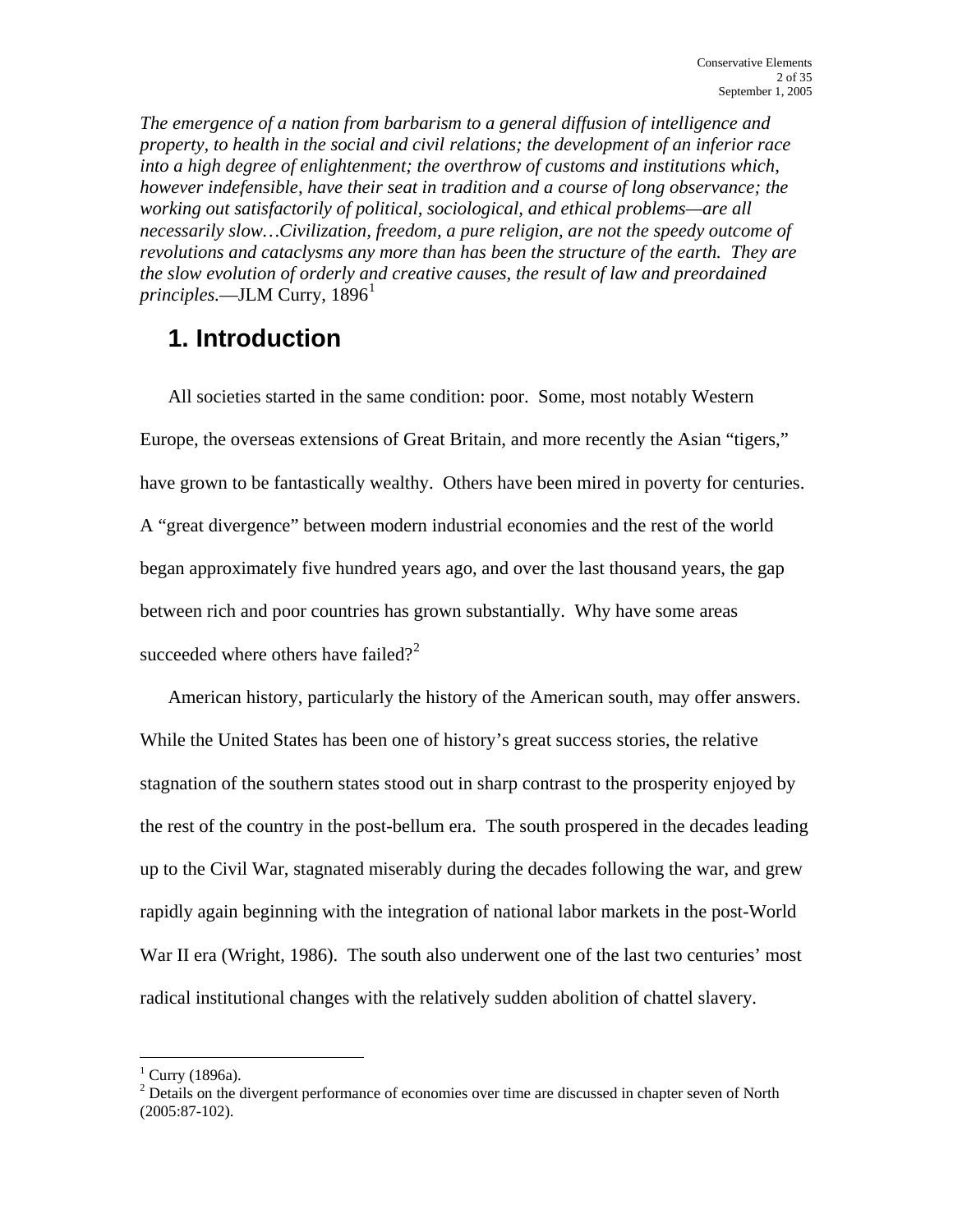Southern economic history provides us with a unique and attractive setting in which to examine economic change through time.

Scholars have proposed several explanations for southern poverty. These include labor market isolation (Wright, 1986), depredations during the war and Reconstruction (DiLorenzo, 2002), various manifestations of the legacy of slavery and racism (Ransom and Sutch, 1977), and the contractual arrangements that emerged in the late nineteenth and early twentieth centuries (Alston and Ferrie, 1993, 1999). One of the notable facts of southern history is that the region languished in spite of what was, at first glance, a move toward apparently superior institutions. That freedom was morally superior to bondage is without question, and theoretical and empirical evidence suggests that it was also economically superior.<sup>[3](#page-2-0)</sup> What prevented the region from growing more rapidly than it did in the aftermath of war and reconstruction?

This essay examines how inputs and institutions act as "conservative elements," arguing specifically that the structure of social capital left over from slavery, war, and reconstruction was inconsistent with the institutional prerequisites for development. This restricted the flexibility of southern markets for capital, goods, and labor in spite of the region's movement to nominally more liberal formal institutions. Social capital in the south was more appropriate for a society based on cooperation through hegemonic

<span id="page-2-0"></span> $3$  Fogel and Engerman (1974) inaugurated decades of controversy with their contention that slave labor was efficient in spite of apparent intuition to the contrary. The essays in David et al (1976) offer a point-bypoint critique of Fogel and Engerman's findings. Mises (1996:629) noted that "at no time and at no place was it possible for enterprises employing servile labor to compete on the market with enterprises employing free labor," arguing that "(i)f one treats men like cattle, one cannot squeeze out of them more than cattlelike performances." Thornton (1994) argues that the "profitability" of slavery owed to state interventions rather than market forces. Hummel (2001) offers a summary of the debate.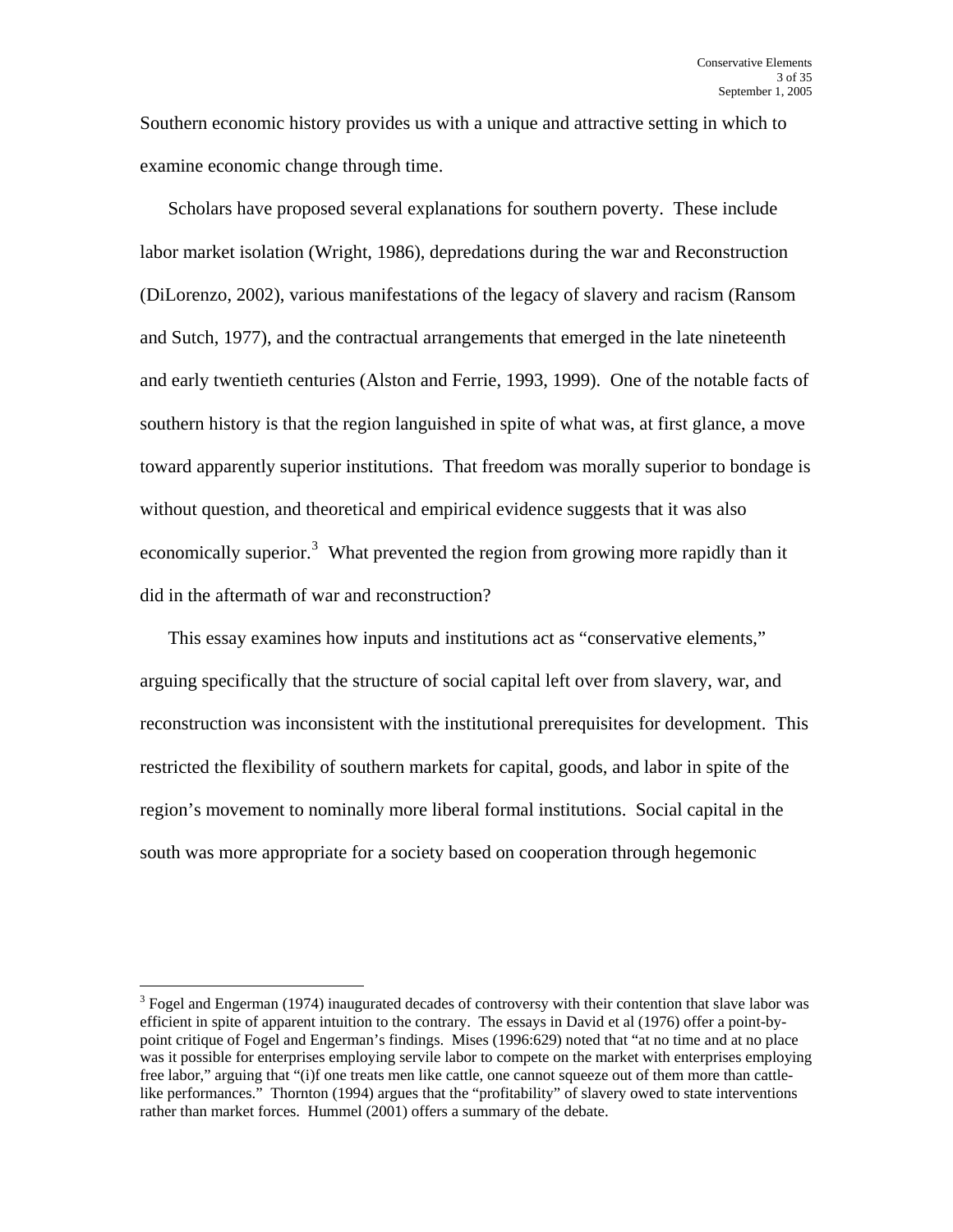bonds—those between master and slave—rather than cooperation based on interaction through contractual bonds, such as those that would exist between free and equal men.<sup>[4](#page-3-0)</sup>

After the war, formal rules changed radically while informal norms did not. This provoked a radical backlash against post-emancipation formal institutions, and productivity was reduced as southerners attempted to replace these institutions with the social arrangements that had prevailed under slavery. In this sense, the structure of institutions and social capital acted as a "conservative element" that restrained the performance of the southern economy through the late nineteenth and early twentieth centuries.

In the last decade the New Institutional Economics has re-oriented the research agenda on the wealth of nations. Institutions are at the heart of economic science because one of the discipline's first lessons is that people respond to incentives. Where factororiented theories of development have been unable to explain regional differences in productivity and prosperity, a growing body of theoretical and empirical literature is showing that the formal rules, informal norms, and enforcement mechanisms comprising a society's institutions are important. Exactly how institutions manifest themselves in wealth or poverty remains unclear, but as we will see, southern production was constrained by the "thinking, choosing, and acting of bygone generations"—particularly the thinking, choosing, and acting of racist governments and mobs.

The essence of the argument is as follows. Institutions shape returns on investments in particular types of physical, human, and social capital. The extent to which these factors are limited in their convertibility will determine the society's ability to adjust the

<span id="page-3-0"></span><sup>&</sup>lt;sup>4</sup> Mises (1949 [1996]:195-198) discusses hegemonic and contractual bonds in greater detail. Coyne (2005) argues that the "institutional prerequisites" for successful post-war reconstruction include "a shared ideology and ethic of individual and private property rights, a commitment to markets and the rule of law."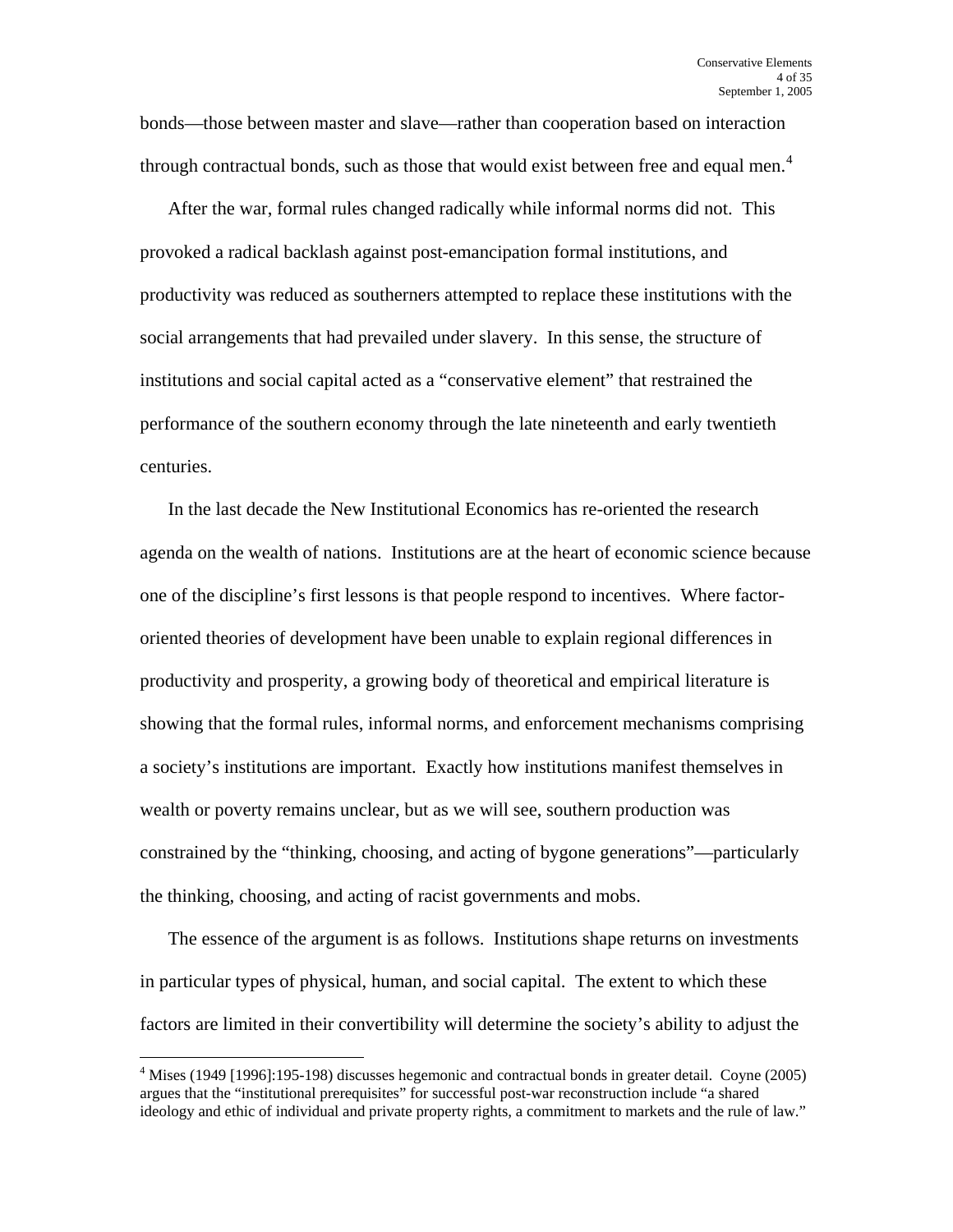structure of production to new institutions. Large-scale institutional change may produce institutions that are incompatible with a society's structure of social capital. As social capital is extremely limited in its convertibility, this generates productivity-reducing instability as societies address the incompatibility between the new institutions and the structure of social capital. Evidence for this is found in the history of southern lynching, a gruesome and tragic practice through which whites expressed their dissatisfaction with life after slavery and Reconstruction and which suggests some of the channels through which inputs may and institutions may act as "conservative elements" standing in the way of economic and social progress.

## **2. Conservative Elements**

The various manifestations of neoclassical economics have extended our understanding of production and economic change, but conventional treatments are lacking in that they treat output today as a function of nothing more than the available factors of production, which are in turn a function of yesterday's stock of factors, current investment, and depreciation. The neoclassical growth model is the workhorse of empirical economic research, but it fails to explain the emergence of particular productive arrangements or explain long-run change. In addition, policy prescriptions based on input-oriented models of development have failed to live up to our expectations (Gwartney, Lawson, and Holcombe 1999, 2005).

Some of these shortcomings are addressed in a large body of literature addressing the role of institutions. This work builds on the seminal contributions of Ronald Coase, Douglass North, Oliver Williamson, and other scholars who placed institutions and transaction costs at the center of their analyses; recent contributions show that institutions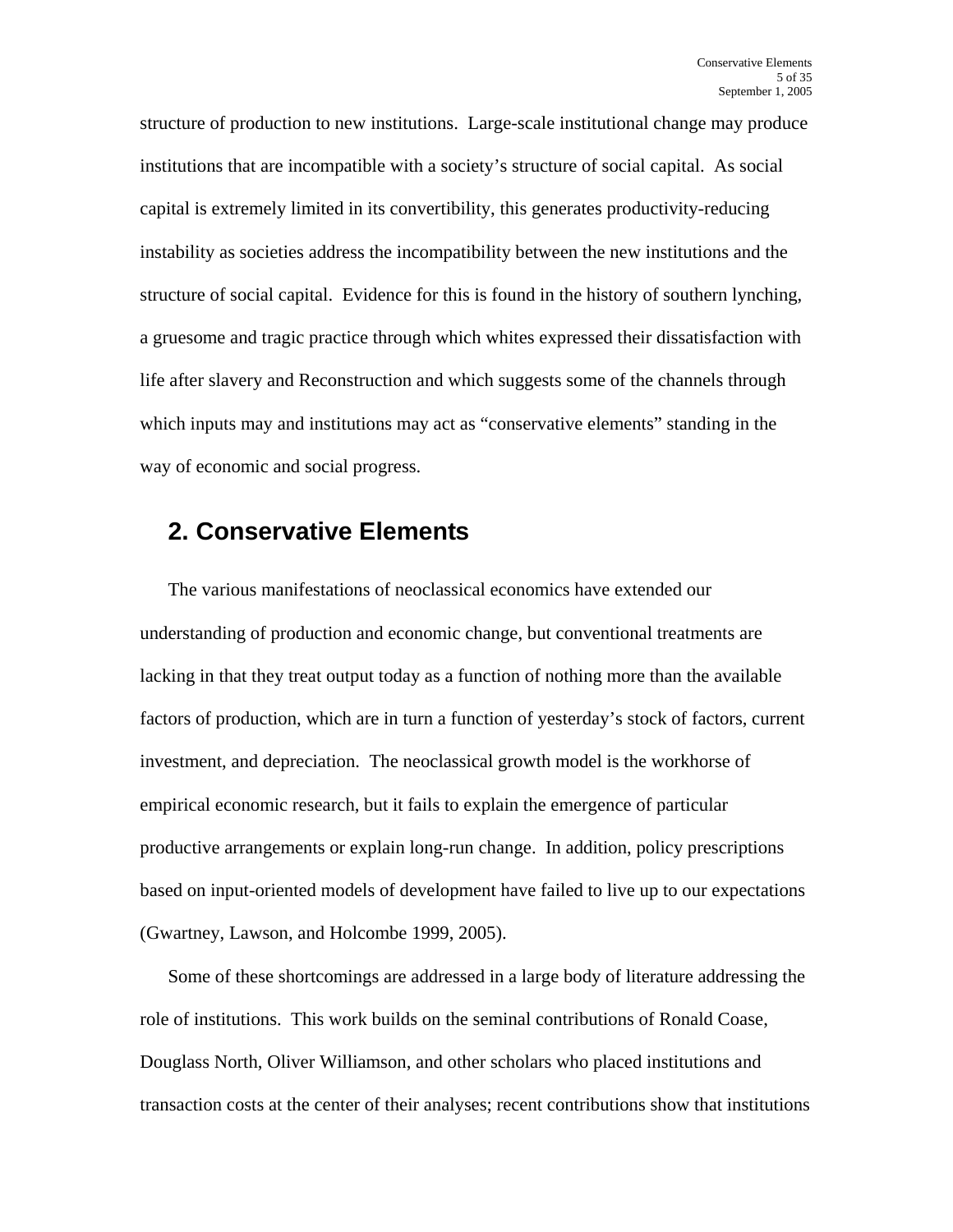are important factors in long-run economic growth. Greif (2004) lays out the fundamental issues, noting that successful institutions are both contract-enforcing and coercion-constraining; in other words, they reward production and exchange rather than expropriation and redistribution. The fundamental social problem, then, is to devise institutions that reward voluntary cooperation via contractual bond rather than forced cooperation via hegemonic bond (Mises, 1996).<sup>[5](#page-5-0)</sup>

This is not apparent from basic neoclassical price theory, the conventional textbook treatment of which maintains that the fundamental social problem is one of allocating scarce resources among competing ends. To some extent this may be true; if transaction costs are sufficiently low, market forces should be powerful enough to move society toward an efficient equilibrium regardless of the initial distribution of rights, including the right to employ force (Nye 1997, Acemoglu 2003). History (and contemporary observation) suggests, however, that inefficient policies persist in spite of what appear to be "more efficient" alternatives. Thus Nye (1997) and Acemoglu (2003) suggest that a reasonable next step is to identify the sources of transaction costs that prevent the emergence of efficient institutions.<sup>[6](#page-5-1)</sup>

In spite of human tendency toward self-improvement, history has been clumsy, awkward, and bloody. Mokyr (1990a, 1990b) and Jones (2003) note that sustained growth has been rare, and production possibilities have long exceeded production

<span id="page-5-0"></span><sup>&</sup>lt;sup>5</sup> See in particular Davis & North (1971), North & Thomas (1973), and North (1981, 1990, 2005). Klein (2000) is a comprehensive survey of the New Institutional Economics, and Furubotn & Richter (1998) is a leading textbook treatment. The essays in Drobak & Nye (1997) explore implications of the New Institutional Economics for a variety of fields and sub-disciplines. Important recent empirical examples include Acemoglu, Johnson, & Robinson (2001), and Rodrik, Subramanian, & Trebbi (2004).

<span id="page-5-1"></span><sup>&</sup>lt;sup>6</sup> It has been said that economists would no longer have any useful examples if New York City were to abandon rent control. Krugman & Wells (2005:36) offer rent control and tariffs as two examples of issues on which economists agree most widely. Adam Smith, in *The Theory of Moral Sentiments*, argued that we would converge on efficient institutions, efficient language, and efficient markets in the long run. Exactly how long it takes to move to the long run is unclear.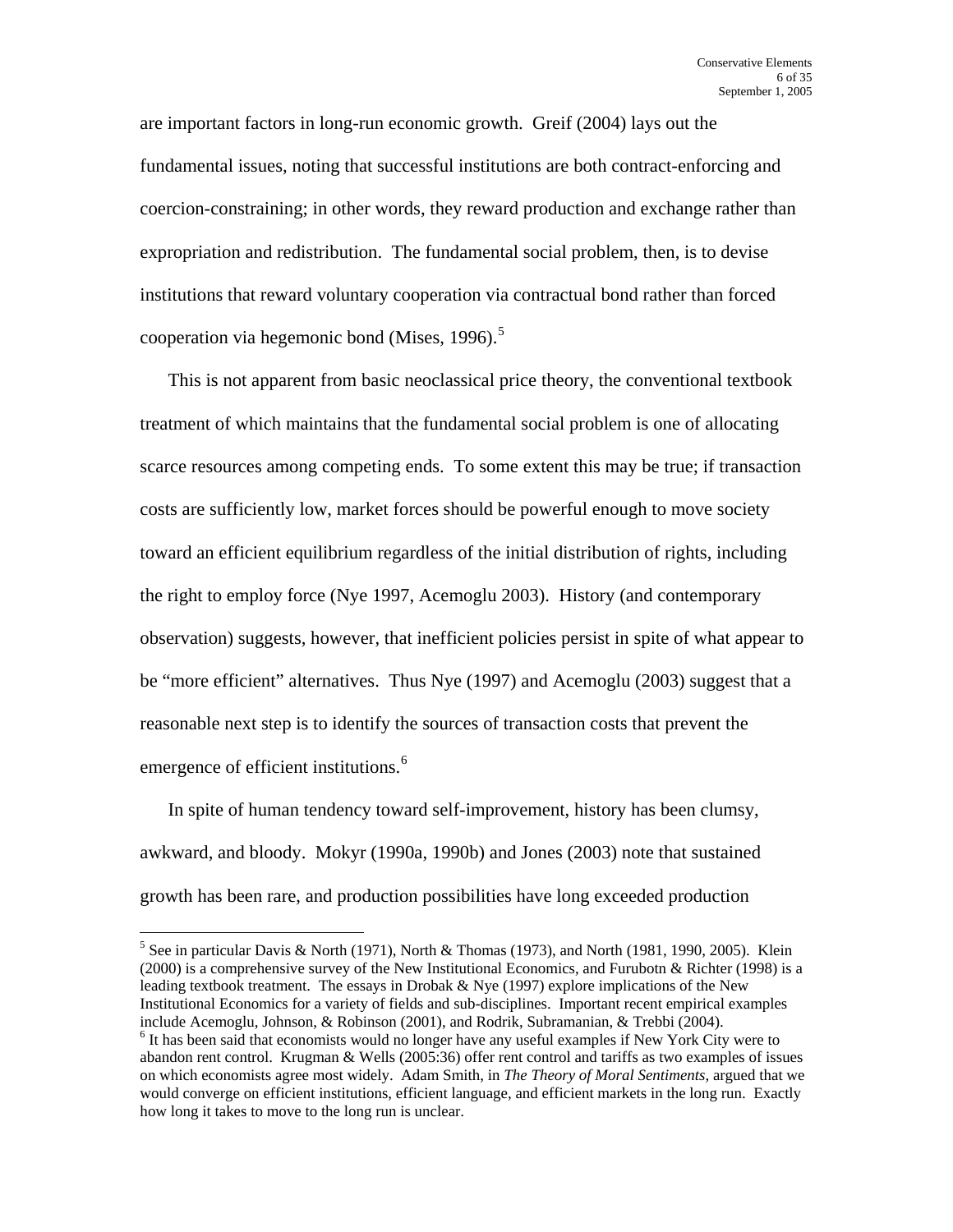realities. North (1990, 2005) blames this in part on the fact that history is constrained by path-dependent processes of organizational change, arguing that "path dependence is a way to narrow conceptually the choice set and link decision making through time (North 1990: 98-99)."<sup>[7](#page-6-0)</sup> Path dependent sequences occur when temporally remote events determine outcomes (David, 1985). "Path dependence" is relevant when particular historical factors determine the institutions, organizations, and technologies that emerge. $8$ The structures of physical, human, and social capital constrain future production and wealth is always and everywhere a "residuum of past activities (Mises 1996:506)" and is thus the product of historical factors.

How do these historical factors matter? We may extend our understanding of economic change through time by viewing inputs and institutions as "conservative elements" that shape production possibilities and constrain the structure of institutions and therefore the structure of production. Mises (1996:506) made this point explicitly with respect to physical capital:

All material wealth is a residuum of past activities and is embodied in concrete capital goods of limited convertibility. The capital goods accumulated direct the actions of the living into lines which they would not have chosen if their discretion had not been restricted by binding action accomplished in the past. The choice of ends and of the means for the attainment of these ends is influenced by the past. Capital goods are a

<u>.</u>

<span id="page-6-0"></span> $<sup>7</sup>$  A sentence later, North notes that while history matters for purposes of constraining future choice sets,</sup> path dependence as applied to institutions "is not a story of inevitability in which the past neatly predicts the future," as earlier historicist interpretations—such as those relying on notions of technological determinism—may suggest.

<span id="page-6-1"></span><sup>&</sup>lt;sup>8</sup> The early contributions to the theory of path dependence are David (1985) and Arthur (1988). David (1985) argues that market mechanisms may "lock in" inefficient technologies. Liebowitz and Margolis (1990) disagree, suggesting that examples of market-chosen technological standards that are in any sense "wrong" (QWERTY, VHS, IBM, Microsoft) have only been inferior to other proposed standards on certain margins that consumers found less important than other margins.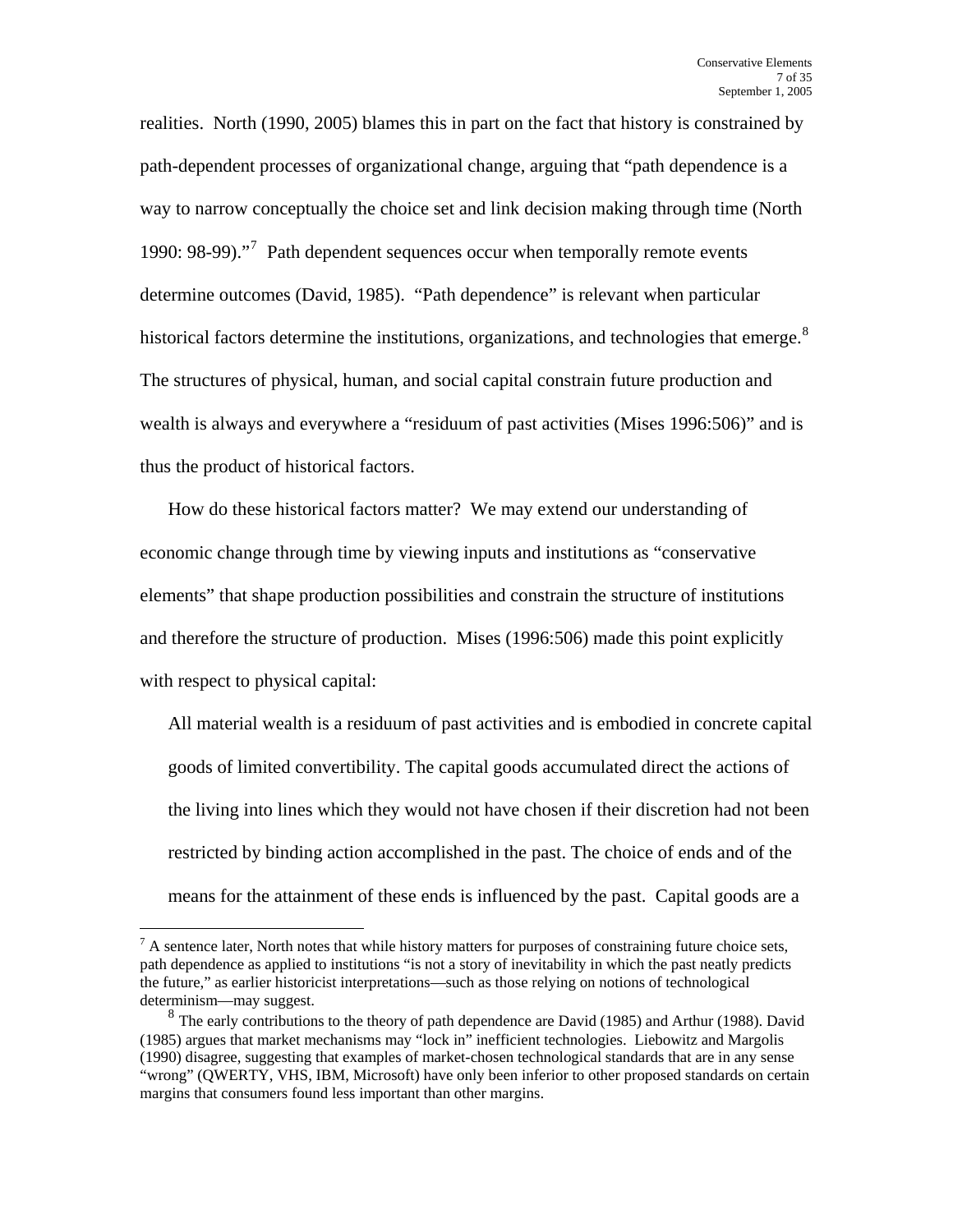conservative element. They force us to adjust our actions to conditions brought about by our own conduct in earlier days and by the thinking, choosing and acting of bygone generations.

Limited convertibility will determine, at least in part, what is produced and how. We inherit preferences, morals, and norms from the world around us, and the wisdom of the ages will be manifested in the stock of productive resources—the stock of physical, human, and social capital—and in the institutions that determine a society's incentives. These in turn determine what we want and how we can produce it.

The extent to which inputs and institutions will be "conservative" is determined by the degree to which they are convertible. Physical capital is the most liquid of the various elements of the structure of production in that it can be readily measured and traded in price-setting markets. During the "bust" phase of business cycles, malinvested physical capital is liquidated quickly and redirected into other lines of production. Other aspects of the structure of production—human capital and social capital—are more limited in their convertibility and thus place greater restraints on the flexibility of the structure of production. In the south especially, an inflexible structure of social capital forced southerners to "adjust [their] actions to conditions brought about by...the thinking, choosing, and acting" of previous generations of southerners.

Economics has developed a large and sophisticated body of literature dealing with physical and human capital, and the relationships between these elements and development is well understood. Only recently have economists incorporated social capital and institutions into their analyses.<sup>[9](#page-7-0)</sup> Building on Mises (1996), David (1985), and

<span id="page-7-0"></span><sup>&</sup>lt;sup>9</sup> Contentious debate rages over the epistemological problems associated with models of capital accumulation. Empirical models assume capital is homogeneous. The definitive modern treatment is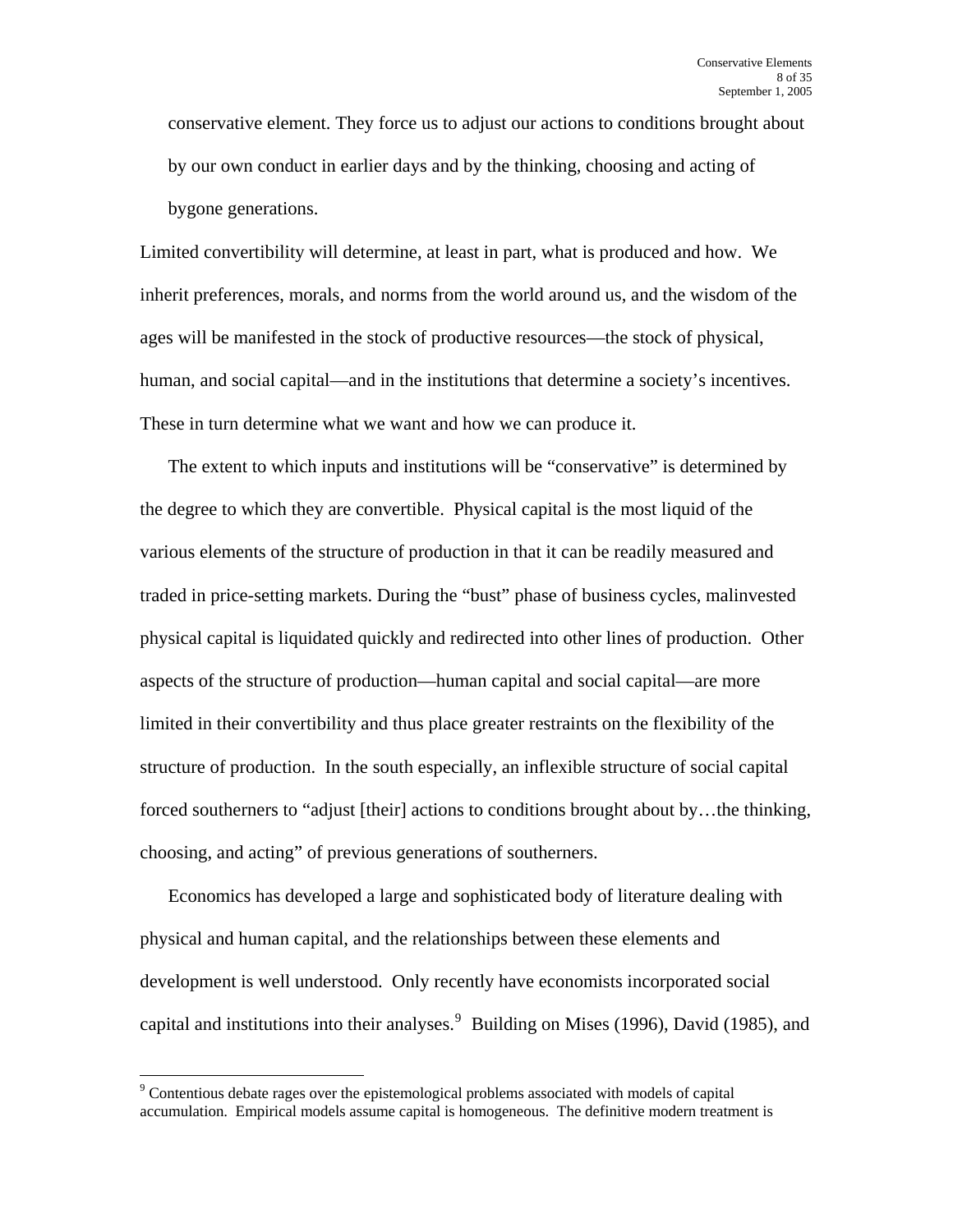North (1990, 2005), the next section identifies the characteristics of physical, human, and social capital and institutions that make them "conservative elements."

# **3. Physical and Human Capital**

Production has been a relatively simple process for most of history: crops were grown, animals were killed, and food was eaten. It remains relatively simple in most of the world today. The last few centuries has seen the emergence of increasingly complex, capital-intensive structures of production that allow us to produce more and more goods and services with fewer resources, less time, and less labor.<sup>[10](#page-8-0)</sup>

Capital theory is one of the most well-developed (and at times, controversial) branches of economics. The grand treatises of the nineteenth and early twentieth centuries took great care to develop a theory of capital, and the earliest formal treatments modeled production as a function of capital and labor. Capital has also performed admirably as an analogy for education, knowledge, and general know-how (human capital) and the network of relationships that we use to accomplish our various ends (social capital). This section discusses the attributes of physical and human capital that make them "conservative," as well as the implications for southern economic history.

### **3.1 Physical Capital**

"Capital" consists of the machines, tools, and other produced factors of production that increase the productivity of human effort. Mises (1996:260) offers a more elaborate definition of capital goods as "the products accumulated for…the purpose of increasing

Garrison (2000). Chamlee-Wright (2005) and Coyne (2005) apply Austrian insights to the theory of social capital. Covey (1990) refers to a network of social capital as an "emotional bank account."<br><sup>10</sup> For exhaustive discussions of the relationship between capital intensity and productivity, see Mises

<span id="page-8-0"></span><sup>(1949),</sup> Rothbard (1992), and Reisman (1996).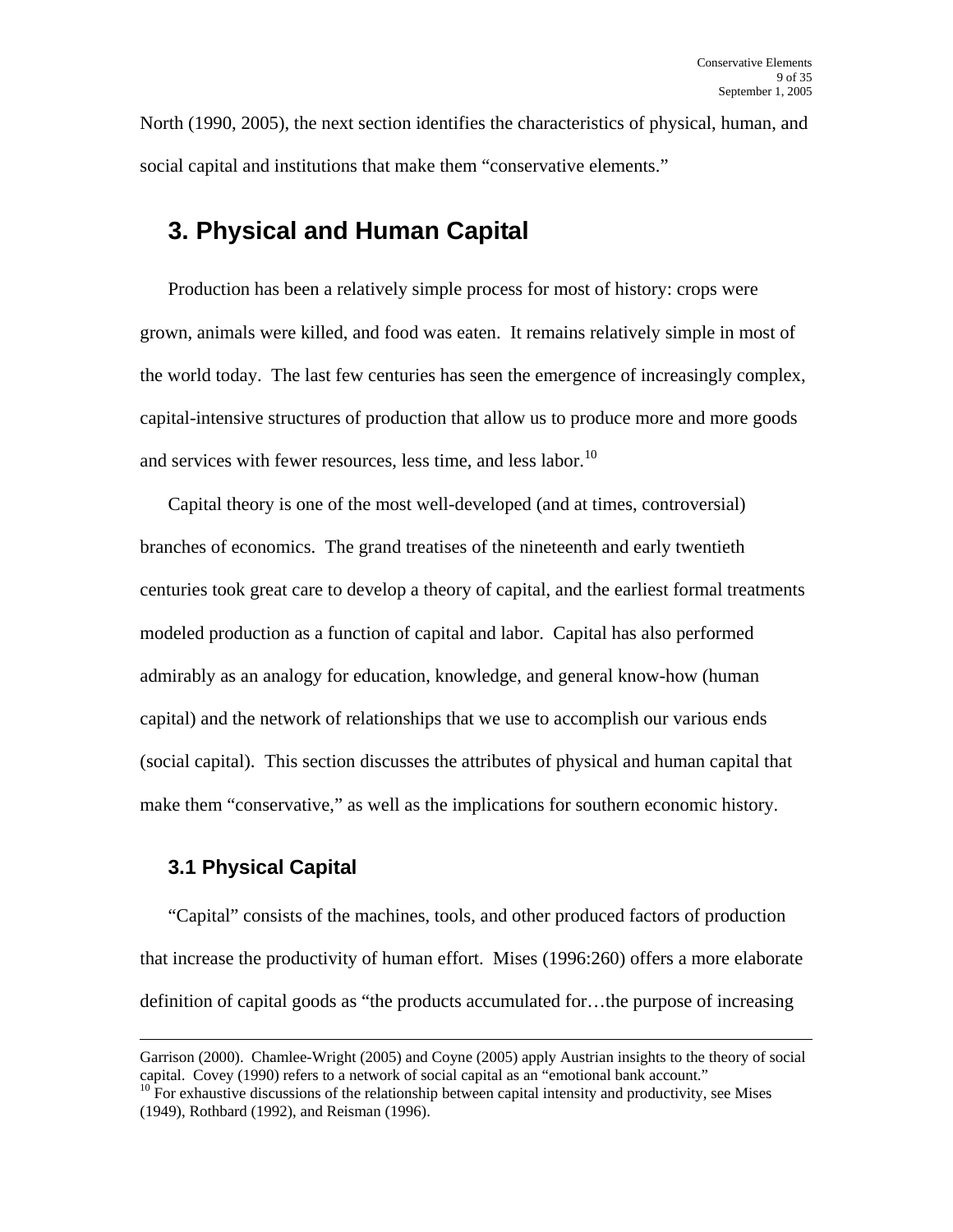the amount of time elapsing between the beginning of the production process and its turning out of a product ready for use and consumption" and gives as examples tools, half-finished products, and goods ready for consumption that make it longer production processes possible. Rothbard argues that any productive asset temporally removed from immediate consumption is a "capital good."<sup>[11](#page-9-0)</sup> This includes not only the stock of machines and tools but also the stock of unused consumer goods that can sustain us through longer production processes (Strigl, 1999). Capital accumulation enjoys a great consensus as one of the most important proximate causes of increased productivity.

The capital structure shapes production possibilities, and people plan according to expectations about prices of consumer goods and inputs. Capital takes time to produce, and all capital has specific (and limited) applicability which Mises refers to as "limited convertibility." A hammer is only a substitute for a steam shovel in a limited sense, and thus the range of feasible production plans will be constrained by the available stock of capital goods. In every period, the new stock of specific, inconvertible capital goods will re-shape the structure of relative prices and therefore determine the relative returns on different opportunities. The cost of liquidating capital may be too high for some opportunities to be viable.<sup>[12](#page-9-1)</sup> Mises summarizes (1996:507):

The intermediary products [capital goods] available today were manufactured in the past by our ancestors and by ourselves. The plans which guided their production were an outgrowth of the then prevailing ideas concerning ends and technological

<span id="page-9-0"></span><sup>&</sup>lt;sup>11</sup> Strigl (1999) is a comprehensive elaboration of the theory of capital. Garrison (2000) offers a modern update of the capital-based theory of aggregate production.

<span id="page-9-1"></span>See von Strigl (1999) for a discussion of the relationship between capital and production. Garrison (2000) discusses the time element in production and extends the Mises-Hayek theory of policy-induced intertemporal disequilibrium. Short-run specificity was one reason oil shocks had such a major effect in the early 1970s.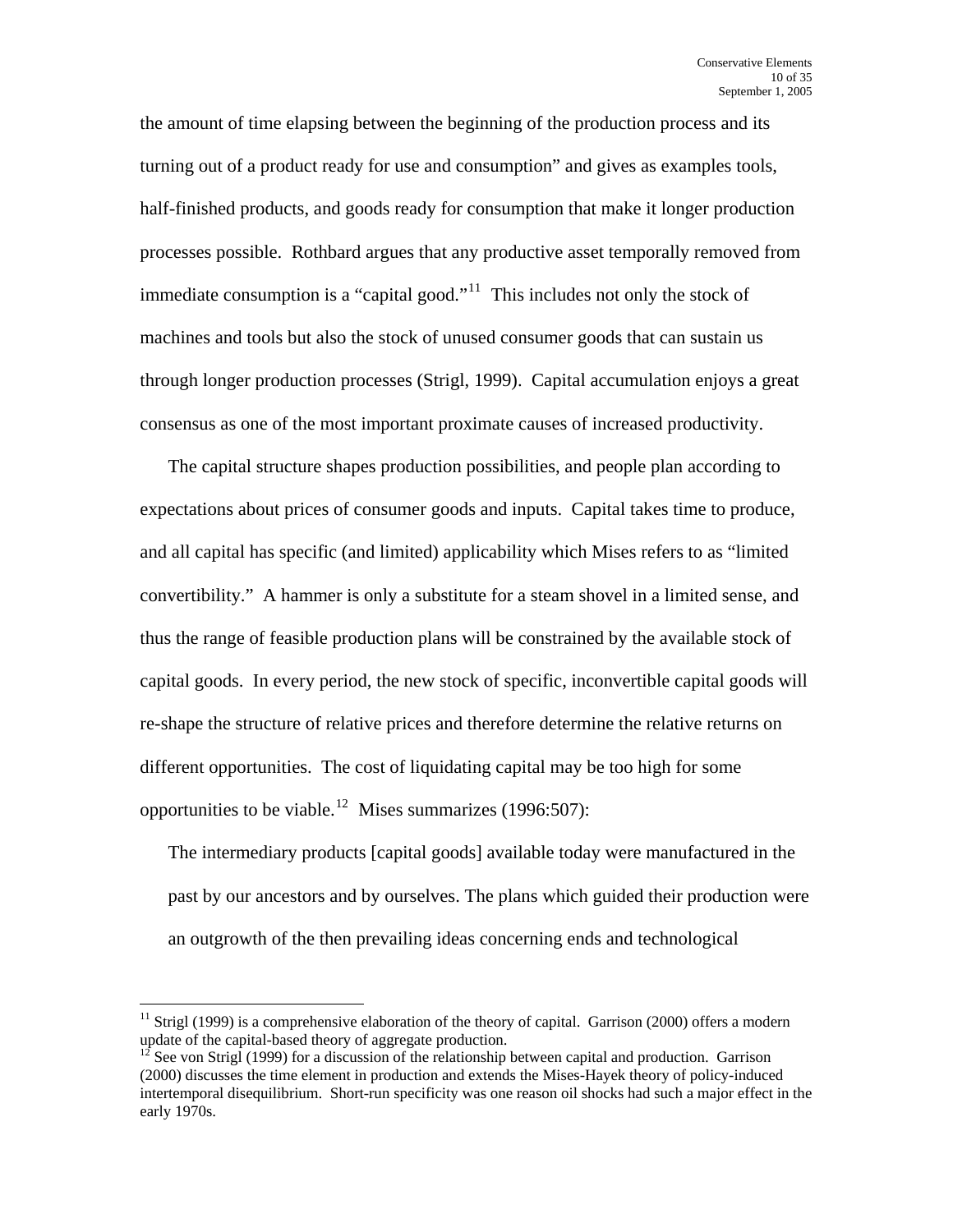procedures. If we consider aiming at different ends and choosing different methods of production, we are faced with an alternative. We must either leave unused a great part of the capital goods available and start afresh producing modern equipment, or we must adjust our production processes … to the specific character of the capital goods available.

We might be able to formulate "ideal" plans of production irrespective of available capital goods, but the range of feasible plans will be limited by the structure of existing capital. Capital determines, in part, relative prices as well as the institutions that emerge in the future. It limits production possibilities and orders the path of economic change. In this sense, they are conservative elements. "Vintage capital," for example, determines the structure of relative prices and thus determines whether or not a new production process will be profitable. The conservatism that capital goods impose on the path of economic change has implications for how we understand the relationship between economic performance through time and other elements of the structure of production.

### **3.2 Human Capital**

Capital and labor are not autonomously productive, nor are men pushed along by unyielding, unmerciful material forces of production. Goods are ultimately the manifestation of human intelligence, planning, and effort, and whether mere matter is a "resource" or a "good" depends on man's capacity to use it to satisfy wants (Menger, 2004). The application of skills and intelligence—human capital—becomes increasingly more important as production becomes more complex. It is intangible knowledge that can be used to convert resources into goods.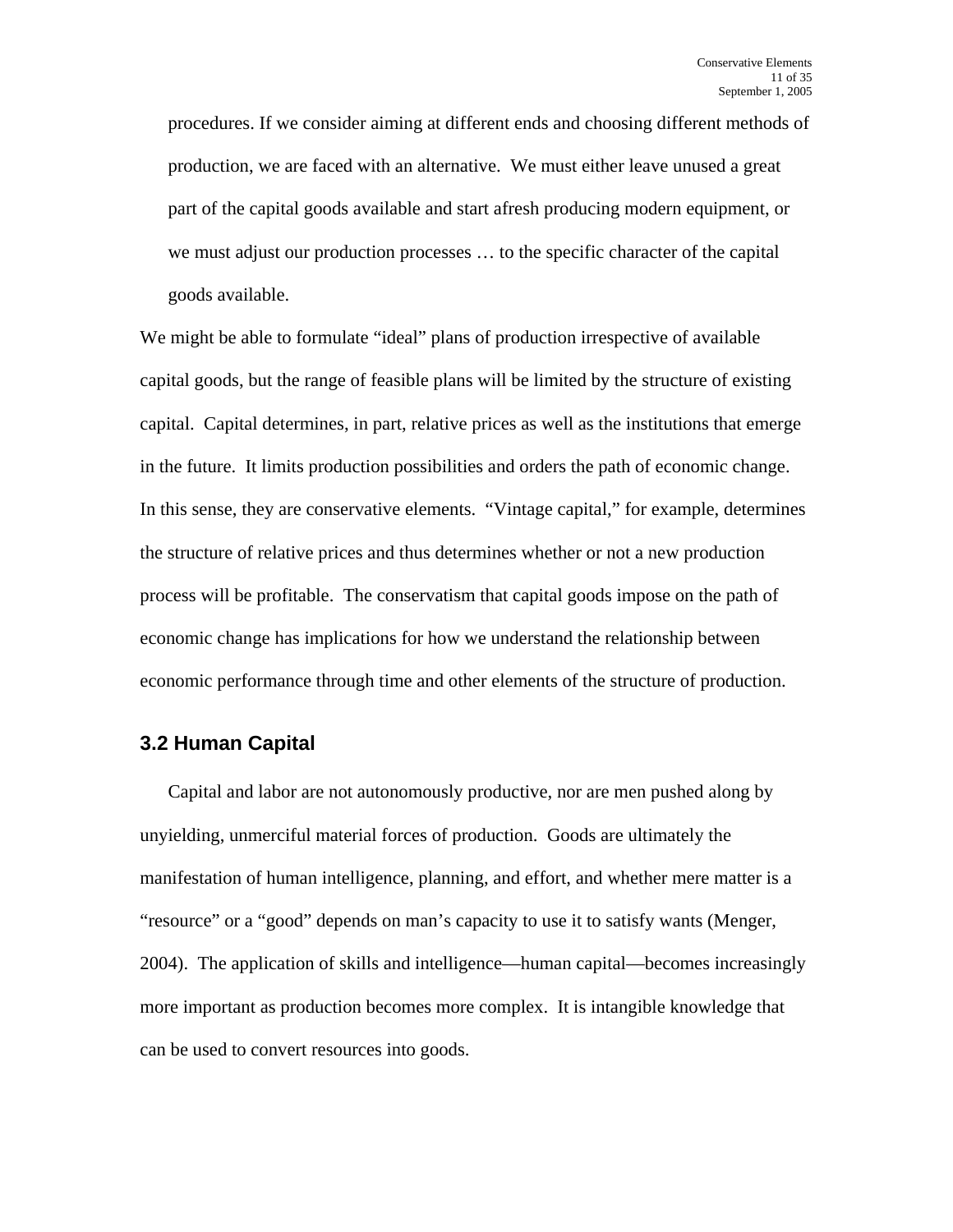One of the most remarkable changes coinciding with the Second Economic Revolution was a fundamental change in the social stock of knowledge (North, 1981). This change has been so radical that a sizeable proportion of modern American wealth is in the form of human capital. Human capital is the set of skills and knowledge that enable production and make labor more productive. It is the knowledge and know-how that we use to produce goods and services and is a "produced factor of production" in that accumulating human capital requires the investment of time and resources. Investments in human capital are substantial; recently, it has been reported that American higher education is a \$10 billion dollar per year industry (Twitchell, 2005).

Human capital is conservative because it cannot be converted, measured, or traded, and production possibilities are ultimately constrained by the extent of human knowledge and ingenuity. In this sense, it may be more conservative than physical capital. It is also non-rival; one's knowledge of how to fix a diesel engine does not reduce the knowledge available for everyone else.<sup>[13](#page-11-0)</sup> Barriers to the emergence of manufacturing reduce returns to education; high barriers to entrepreneurship reinforce them. The intergenerational transfer of human capital also makes them conservative; children of illiterate parents are unlikely to become literate themselves, and generations of children learned farming, mining, or a skilled trade at the side of a parent.

The structure of human capital may be appropriate for one mode of production but not for another, and the fact that human capital cannot be liquidated implies that a particular structure of human capital may limit the range of possible changes in the structure of production. It may also be difficult to adapt process-specific human capital from one task to another. An agricultural society may present barriers to investment

<span id="page-11-0"></span> $13$  This may actually reduce the degree to which human capital displays limited convertibility.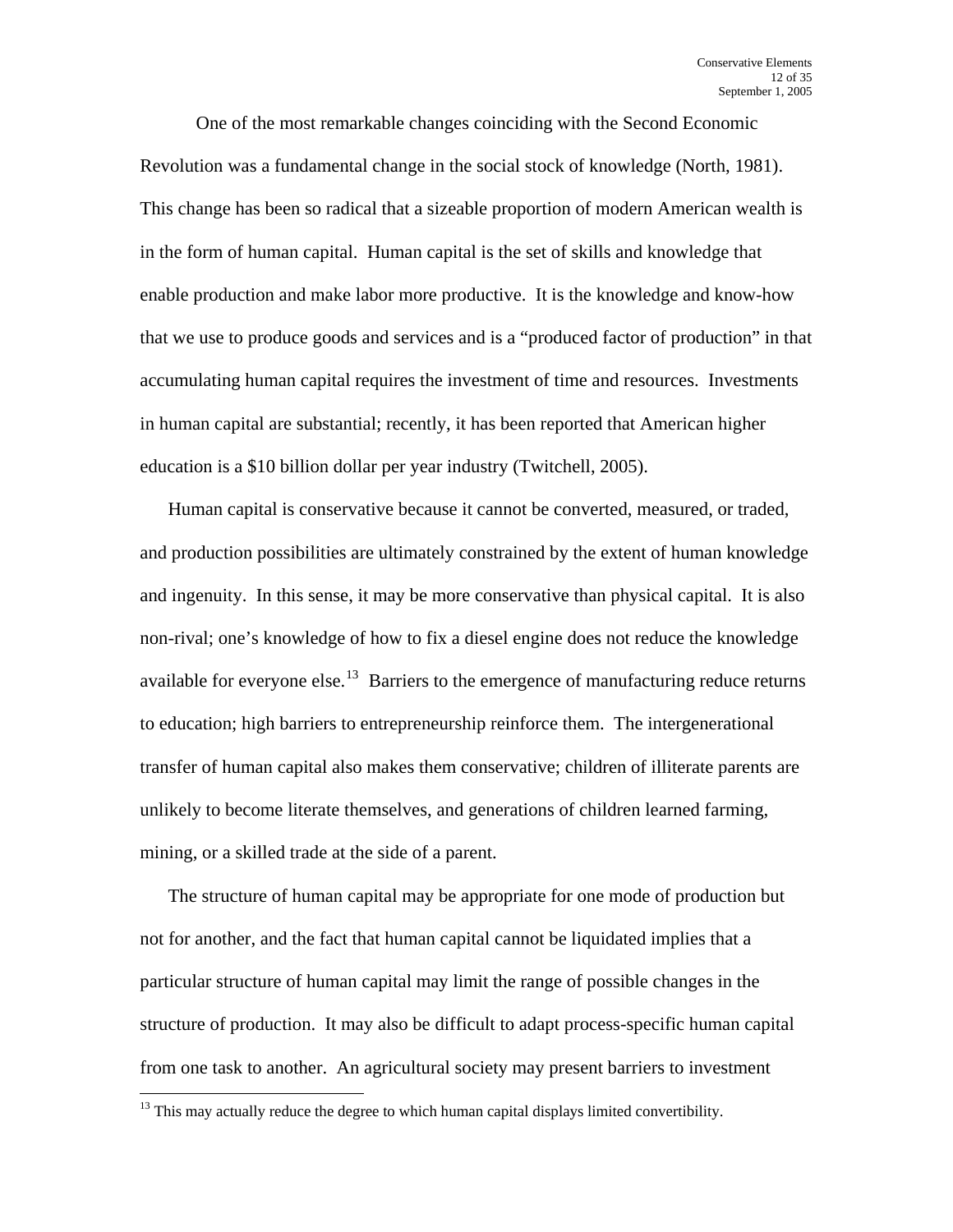because proximity to subsistence alters the relative returns to brawn and brains. In sum, the structure of human capital may define, in part, the path of future economic activity.<sup>[14](#page-12-0)</sup>

### **3.3 Physical and Human Capital in the South**

Two of the distinguishing characteristics of southern economic history are the region's failure to accumulate capital or invest in education. The structure of production in the antebellum south was relatively simple: labor-intensive agriculture dominated (Coclanis, 2000). This changed little during the war. Wright (1986) argues that cheap labor, simple production processes, and the institutions designed to maintain them shaped southern production during the century following the war. In sharp contrast to relatively rigid southern markets, northern markets were more accommodating to workers, innovators, and entrepreneurs. Inflexible markets provided a major barrier to capital accumulation and entrepreneurship south of the Mason-Dixon Line.

Two reasons for southern divergence were low wages and the persistence of an agricultural economy. These had their roots, at least in part, in an uneducated workforce. Data suggest that the south accumulated very little human capital, and what human capital the south did invest in may have been limited in its applicability because most of the human capital acquired by freedmen and their children was plantation-specific. Southern industrialization choices were also shaped by a lack of entrepreneurial expertise and labor skill (Connolly, 2004). This reduced the size of the potential technological community—the pool of scientists, engineers, and innovators—by simply eliminating members of society from candidacy, either by informal norm or by fiat. Failure to invest in human capital limited the range of technological possibilities, constrained southern

<span id="page-12-0"></span> $14$  Higgs (1977) and Margo (1990) discuss the economics of illiteracy in the south. Connolly (2004) provides a growth-theoretic interpretation of human capital accumulation in the region.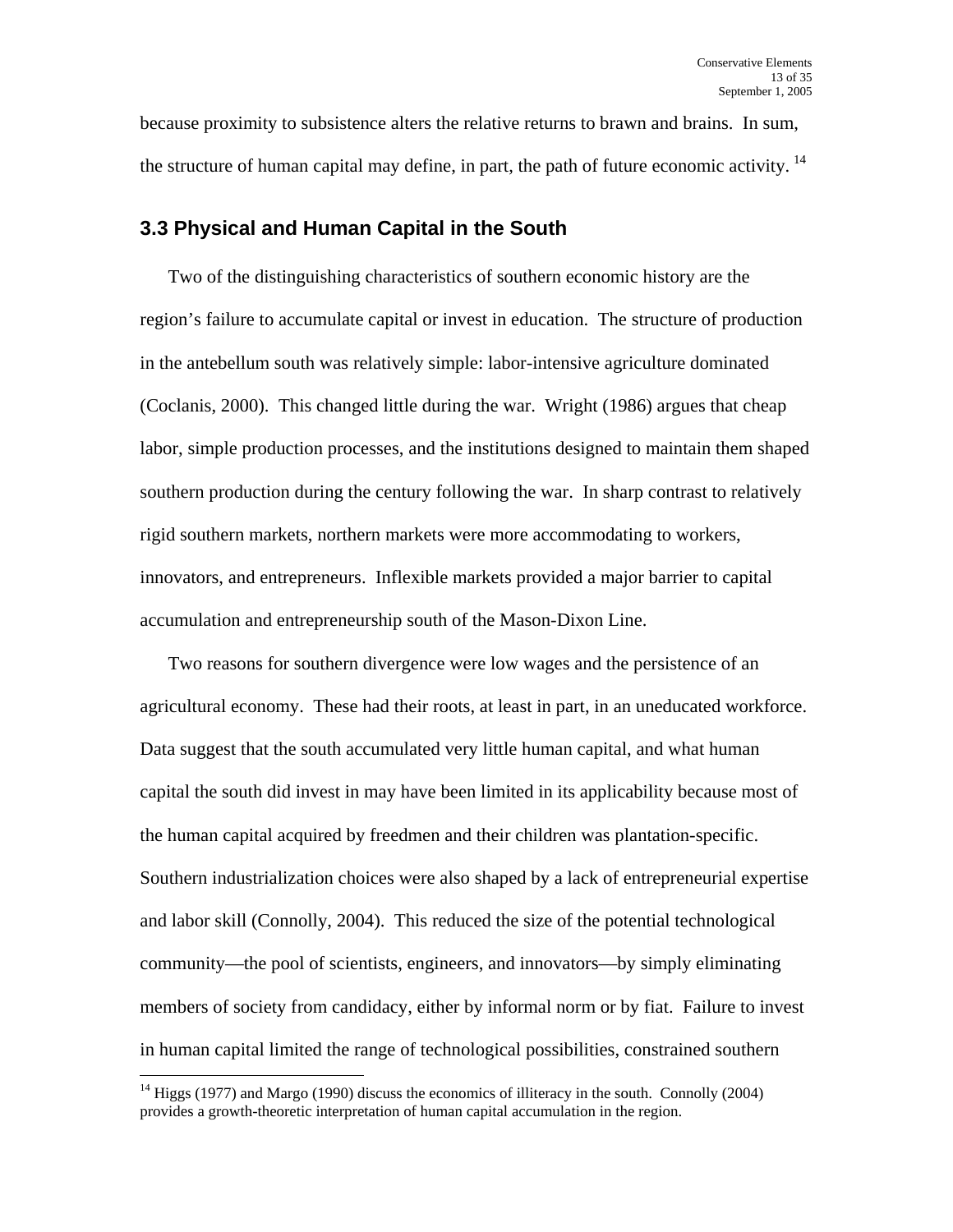educational endeavors, and impeded the development of an indigenous technological community. This produced persistently low productivity and reduced the efficacy with which the region could adapt northern technology to southern needs.

# **4. Institutions and Social Capital**

Institutions and social capital are also important, but they are more difficult to conceptualize and measure. Institutions are the formal rules, informal norms, and enforcement characteristics that define the structure of property rights and shape incentives , and the functionalist approach to social capital refers to the network of relationships that we use in order to "get things done" (Chamlee-Wright, 2005). Since they shape incentives, institutions direct investments not only in physical and human capital, but also in relationships and social capital. Institutions and social capital have played an increasingly important role in social analysis as we have come to better appreciate how supposedly non-economic factors like culture, norms, laws, and social relationships affect asset accumulation and labor productivity.

### **4.1 Institutions**

Institutions define the structure of property rights, specifying who owns what and under what circumstances. This has implications for economic development as it determines both the rate and direction of investment. "Good institutions" reward production and exchange while "bad institutions" reward expropriation and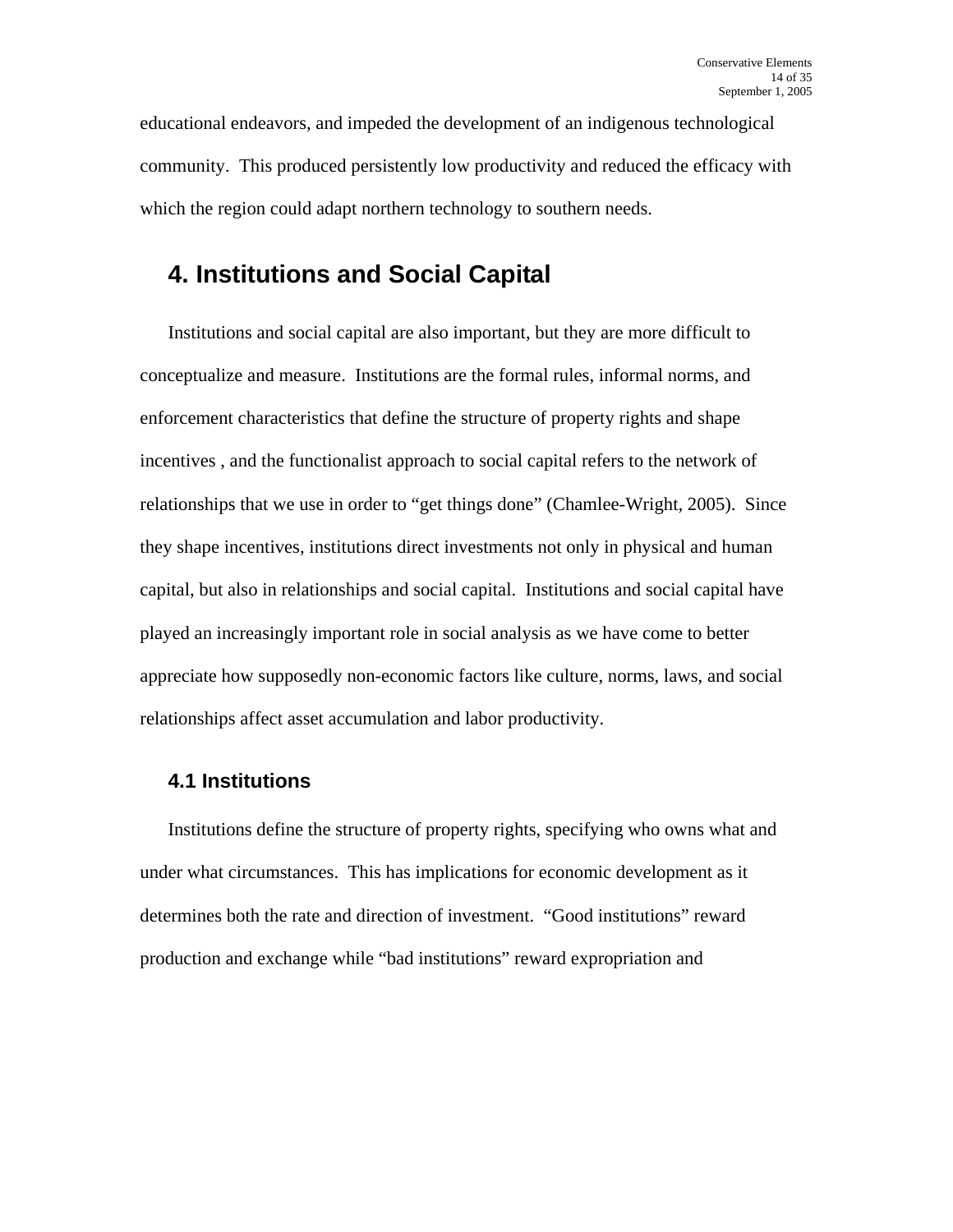redistribution. The extent to which rules, norms, and enforcement characteristics are uncertainty-reducing will depend on the extent to which they are credible.<sup>[15](#page-14-0)</sup>

Institutions are conservative because they directly affect the costs and benefits of various modes of production. What we call "bad institutions" are bad precisely because they impede long-run development. Someone can be whipped enough or scared enough to induce diligence, but bad institutions hurt long-run productivity by making it prohibitively costly to alter the structure of production. If elements of a production plan are proscribed by formal law or informal norms, potential profits may go unrealized. This has been ubiquitous in history: instead of specialization and increasing prosperity, societies have lived on the brink of subsistence since the dawn of time. Uncertainty associated with bad institutions affect entrepreneurial decision-making by reducing the present value of investments, changing the feasible range of entrepreneurial possibilities, altering the opportunity cost of migration, and distorting relative prices.

Building on Coase (1937), economists have formulated the problem facing firms as the decision to "make or buy." Similarly, the problem facing societies is "coerce or contract," with the unfortunate reality being that institutions have traditionally been such that the coercion is more profitable than contracting, which brings us to the essence of the institutional problem: to establish institutions that constrain coercion and enforce contracts (Greif, 2004). Only within the last few centuries have people shifted away from coercion and toward contracting on a scale large enough to produce sustained growth.

<span id="page-14-0"></span><sup>&</sup>lt;sup>15</sup> Boettke, Coyne, and Leeson (2005) discuss various conditions under which institutions can be "sticky." In particular, institutions that arise endogenously from indigenous people in a particular area are likely to "stick" while exogenously imposed institutions are not. "Sticky" institutions will be more likely to reduce uncertainty. Coyne and Leeson (2005) discuss barriers to entrepreneurship in developing countries.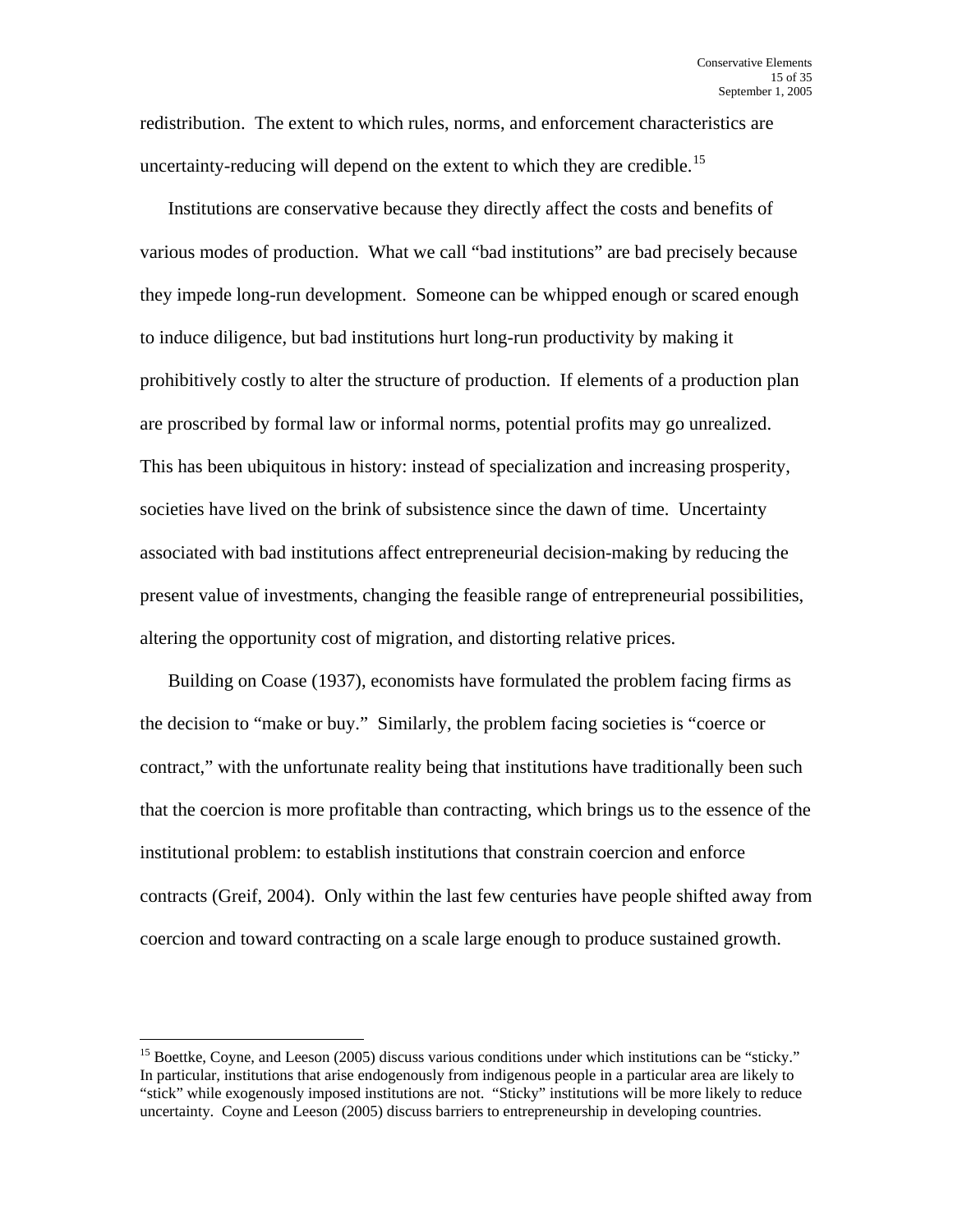Enforcement is one of the most important characteristics of institutions. Formal rules are generally enforced by states.<sup>[16](#page-15-0)</sup> Informal norms are generally enforced by the organizations of civil society (firms, churches, Rotary clubs, neighbors) and in many cases, by the organizations of uncivil society (the Ku Klux Klan, the mafia). Differential enforcement of formal laws may increase uncertainty, distort production, and increase the relative return to expropriation and redistribution. This may lock in low productivity relative to the "good institutions" counterfactual.

### **4.2 Social Capital**

 $\overline{a}$ 

In a landmark study, Hall & Jones (1999) focus on what they call "social infrastructure," arguing that it is the fundamental source of income differences in international comparisons. Economists are paying increasing attention to networks of relationships and how they matter for social and economic organization (Chamlee-Wright, 2005). It is unique among inputs in that it cannot be measured, owned, or alienated. Unlike human capital, formal markets for social capital are scarce to nonexistent. Nonetheless, social networks are fundamental sources of economic and social change because strong social networks improve information flows and lower the costs of transacting. $17$ 

The analogy to physical capital is appropriate, but it diverges in several important respects. It is appropriate in that social networks are "factors of production" that provide conduits for ideas and information. People invest in social capital in order to increase their future consumption of both material goods and intangible goods like relationships

<span id="page-15-0"></span> $16$  For our purposes, "states" are organizations with a comparative advantage in violence, extending over a geographic area with boundaries determined by their power to tax constituents (North, 1981)<br><sup>17</sup> Social capital is like human capital in that it can be depreciated, however. People can forget things; they

<span id="page-15-1"></span>can also allow relationships to deteriorate.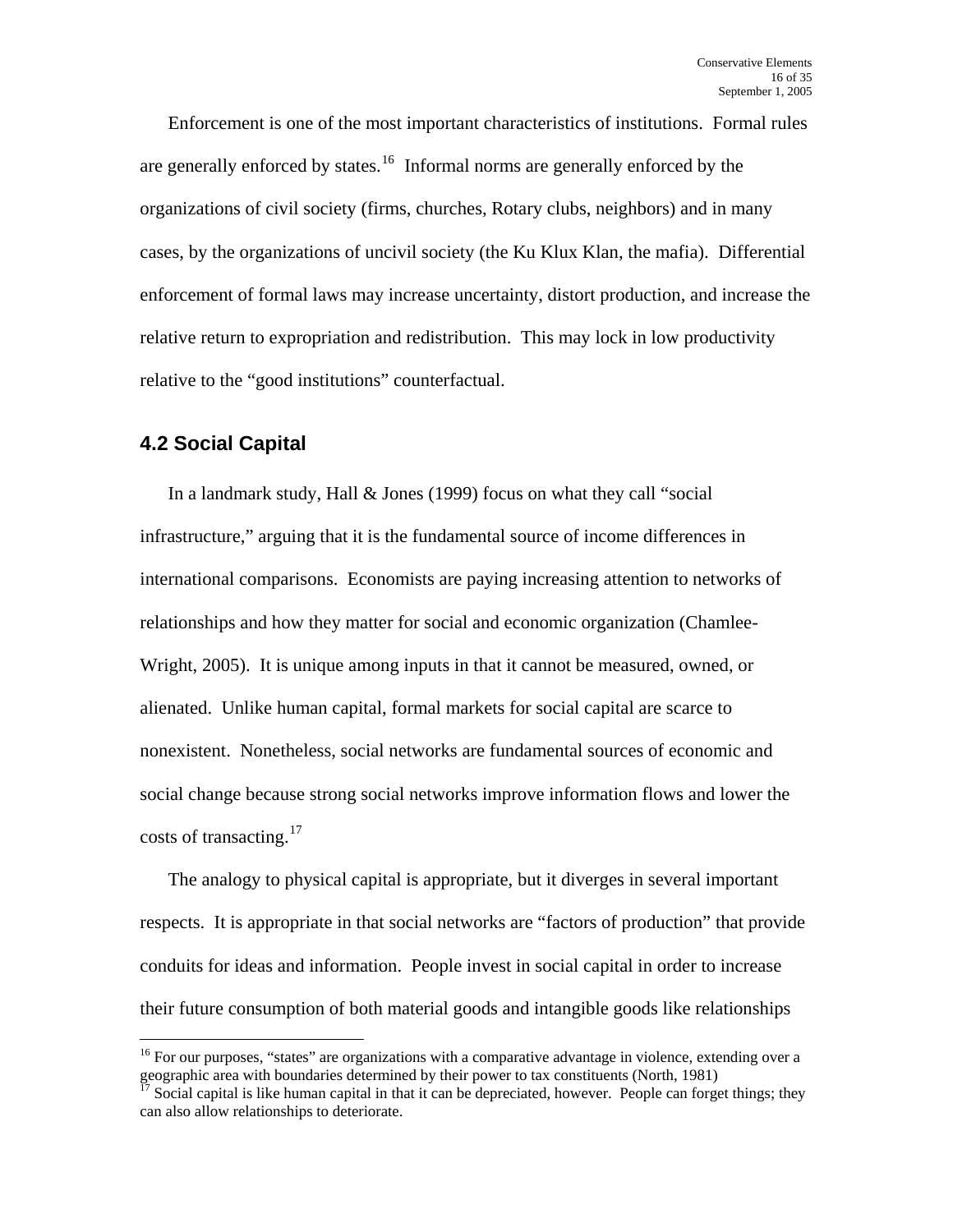for their own sake. Unlike physical capital, however, social capital cannot be bought, sold, or otherwise liquidated. Relationships diminish over time, but there are no formal markets for social capital as there are for physical capital and, increasingly, for human capital.

Recall that limited convertibility was the factor making capital a "conservative element" (Mises, 1996). Social capital, though, is more conservative than physical capital because of its even more limited convertibility. Thus, investments in particular types of social capital may be appropriate to one institutional arrangement but not to another. Relationships in college fraternities, for example, cannot be bought or sold, and the fact that a student successfully pledged a particular fraternity may increase the chances that a friend or family member might successfully pledge the same fraternity (and therefore find his way into the fraternity's network of social capital).

In the antebellum era, the south developed a structure of social capital and informal norms that was appropriate to the hegemonic relations of a slave economy but not necessarily to freedom: the region made massive investments in scientific, social, religious, and ideological justifications for the slave system which are not easily reversed. The dramatic changes emanating from emancipation and Reconstruction resulted in a set of institutions that did not fit southern social networks. A reversal in cotton market trends then exposed the extent to which the structure of social capital that developed under slavery was inappropriate to a dynamic economy.<sup>[18](#page-16-0)</sup>

<span id="page-16-0"></span> $18$  Wright (1976:303) contends that the high productivity we observed during the late antebellum era was a product not of any inherent efficiencies in the slave system but of "the extraordinary growth of world demand for cotton between 1820 and 1860" and particularly a spectacular year (1859-1860) for cotton growers that happened to show up in official census statistics.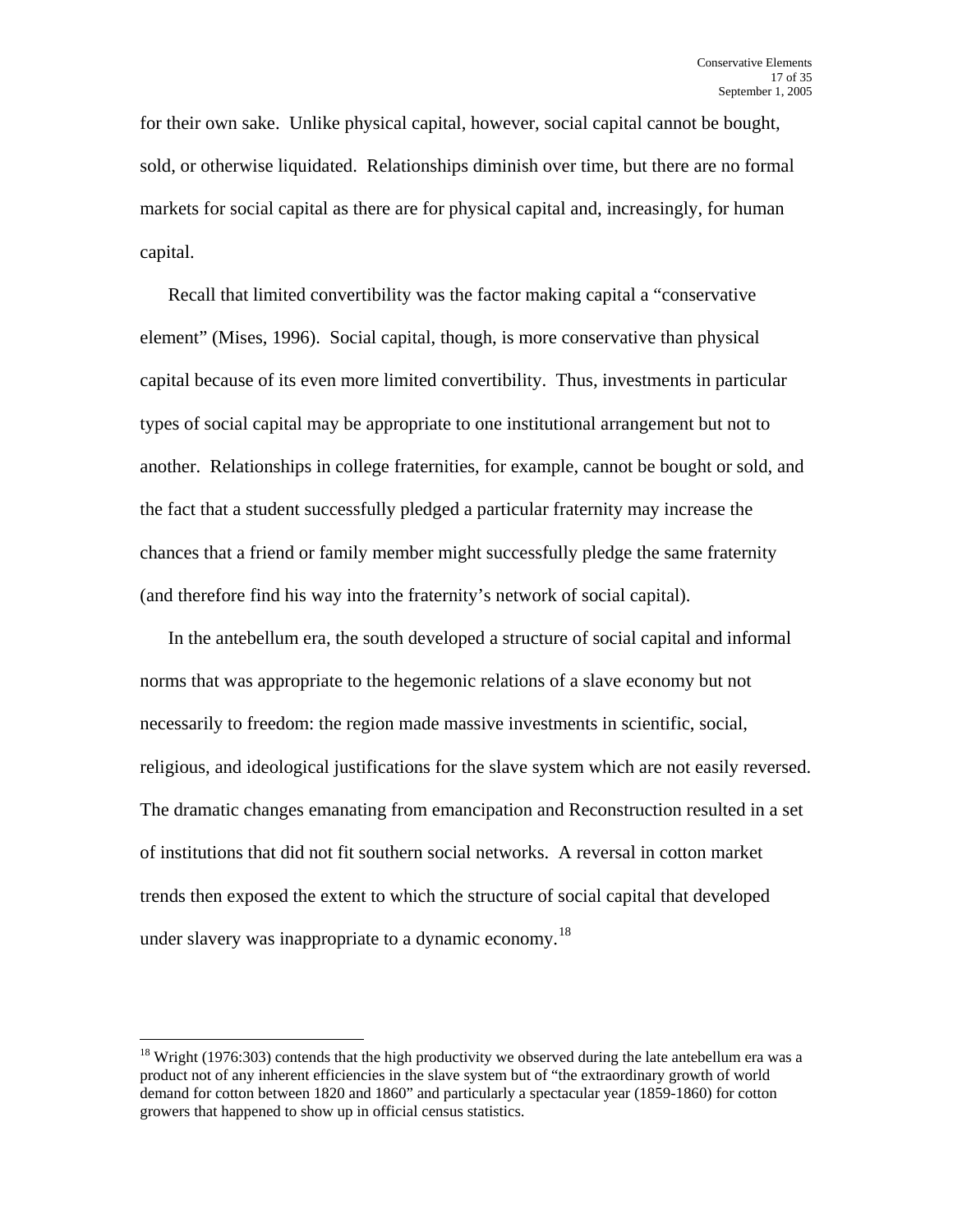Social relations in the south were plagued by fear and mistrust, and this increased segregation across racial lines. Thus, social networks were smaller and considerably less flexible than they otherwise would have been. Due to uncertainties associated with postwar social upheaval, southern entrepreneurs, innovators, and laborers relied more heavily on kinship networks and informal arrangements rather than formal markets. After the Civil War, vestiges of hegemonic slave-master relationships remained both in the structure of social networks and in the formal institutions that were devised by post-Reconstruction governments (Higgs, 1977). In many aspects of southern life, blacks and whites were separated *de jure*. Jim Crow laws meant that by the mid-twentieth century, black and white children did not attend the same schools or swim in the same public pools. In many other aspects of southern life, blacks and whites were separated *de facto*. Blacks and whites did not attend the same churches, shop in the same stores, or eat in the same restaurants.

Segregation and racist violence meant several things. First, markets were smaller and the division of labor was shallower than it would have otherwise been.<sup>[19](#page-17-0)</sup> Second, mutual fear and distrust meant that costs of contracting across racial boundaries were higher than the costs of within-race contracting. Third, the availability of political means made it easier for whites to indulge a "taste for discrimination" by socializing the costs of doing so. Finally, segregation served to reinforce stereotypes and reduce incentives for further

<span id="page-17-0"></span><sup>&</sup>lt;sup>19</sup> Public and private resources were devoted to maintaining segregation—public resources in the form of segregated public places, enforced segregation of schools, and segregated public services, and private resources in the form of informal lynch mobs, the Ku Klux Klan, and "whitecaps."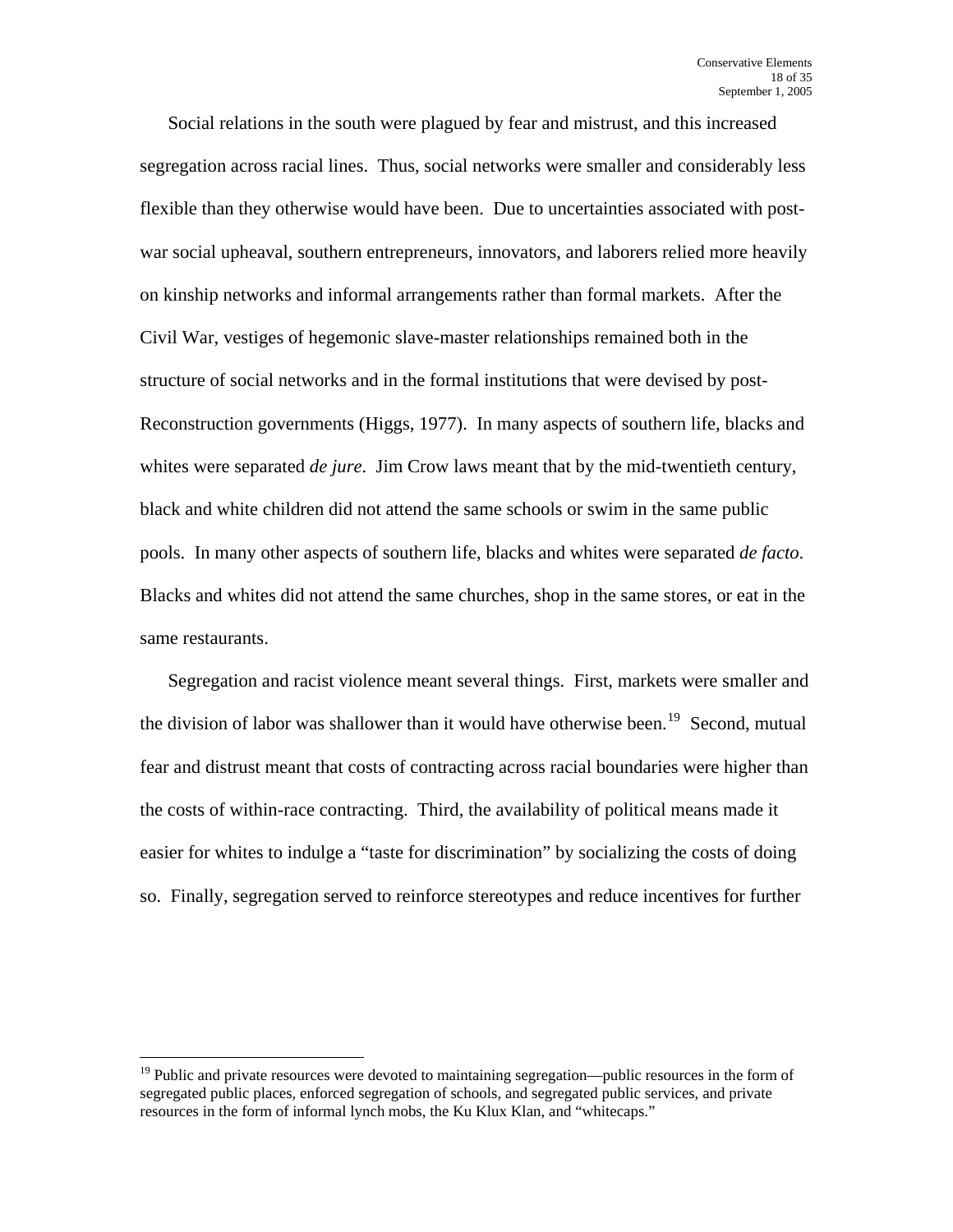contracting. In a vicious cycle, mistrust, ignorance, and poverty bred more mistrust, ignorance, and poverty.<sup>[20](#page-18-0)</sup>

# **5. Institutions, Social Capital, and Lynch-Law**

How do we know? Instances of racist violence in the south offer an attractive setting in which to examine the relationships between institutions and social capital. Relations between the races were on everyone's mind as journals, newspapers, books, and fashionable salons were filled with talk of how to address "the negro problem." The source of the "problem" was the structure of social capital combined with an inability and unwillingness by the region to commit to the new property rights specified after Reconstruction. The late nineteenth century south was shaped by the radical institutional change coming with emancipation, an antiquated structure of social capital left over from slavery, and broad willingness to attempt to re-align institutions with the structure of social capital. This was reflected in the gruesome lynchings that took place during the late nineteenth and early twentieth centuries.<sup>[21](#page-18-1)</sup>

The region had established a structure of social capital suitable to hegemonic relations between masters and slaves. This included "race etiquette," social sanctions against interracial sex, and segregated churches.<sup>[22](#page-18-2)</sup> This structure of rules and norms was backed by large investments in ideological, scientific, and religious justifications of slavery

<span id="page-18-0"></span> $20$  North (2005) discusses how people arrive at correct or incorrect mental models of the social environment. Institutionalized segregation may reinforce incorrect mental models.

<span id="page-18-1"></span> $21$  Wright (1974) argues that part of southern poverty could be attributed to a weakening cotton market. Weakening cotton markets should not by themselves reduce southern productivity. As cotton market conditions weakened, southerners buying and selling in well-developed markets should have moved out of cotton (or out of agriculture) and into other pursuits. Figures 1 and 2 plot the number of lynchings over time as well as the geographic distribution.

<span id="page-18-2"></span><sup>&</sup>lt;sup>22</sup> See Alston (1986) for a discussion and empirical study of southern "race etiquette." Alston argues that the practice of "race etiquette" was constrained by blacks' opportunities.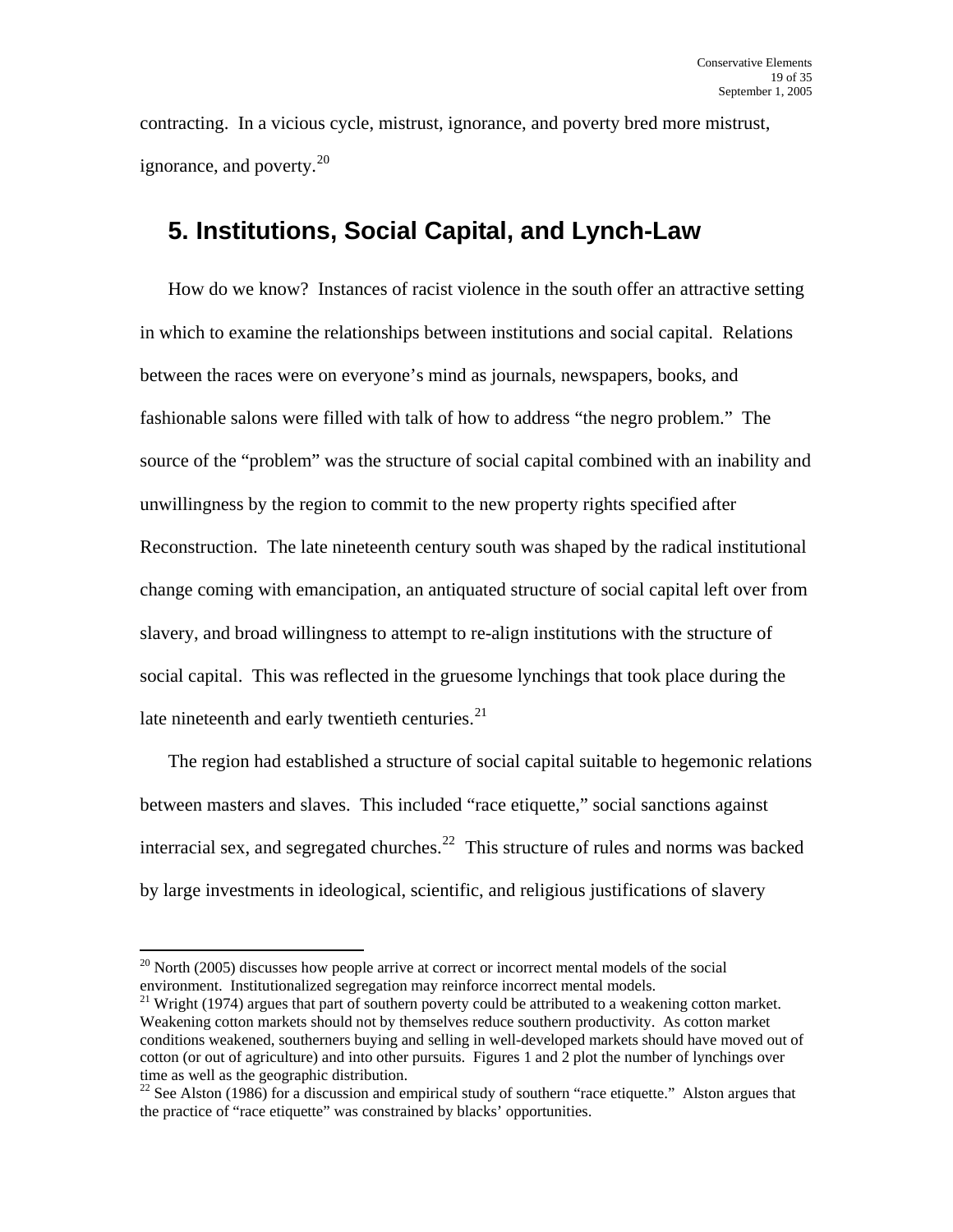before the war and in ideological, scientific, and religious "demonstrations" that blacks were inferior to whites after the war. Slavery was poor preparation for freedom: though the new system was more just in that the new freedmen (theoretically) possessed the same rights as their white counterparts, the structure of social capital left over from slavery was incompatible with the new formal institutions. This to tension led to struggle over which institutions would ultimate emerge.

Even without explicit laws mandating that blacks show deference to whites, the expectation that blacks behave as second-class citizens was an important component of the legacy of slavery, and it was often enforced in a disturbingly brutal fashion. Many blacks who either failed to show proper deference to whites were lynched, beaten, or otherwise ostracized for their indiscretion. This sent a powerful signal about the degree to which people were willing to contest the post-Reconstruction social order.

Enforcement gives "teeth" to rules and norms, and the history of southern lynching yields important information about types of rules and norms as well as the strength of enforcement mechanisms. Lynching, which Congress, the NAACP, and the Tuskegee Institute defined as community-sponsored murder with the intention to intimidate other members of particular ethnic, social, or economic minority (Waldrep 2002), was an especially brutal way of enforcing formal "Jim Crow" laws and informal norms proscribing contact between the races. Second, lynching stood in open defiance of laws against doing unto others, showing that in some respects, the law was largely impotent with respect to lynch mobs. Lynching enforced some rules and norms (sanctions against black equality) and was an affront to others (sanctions against murder).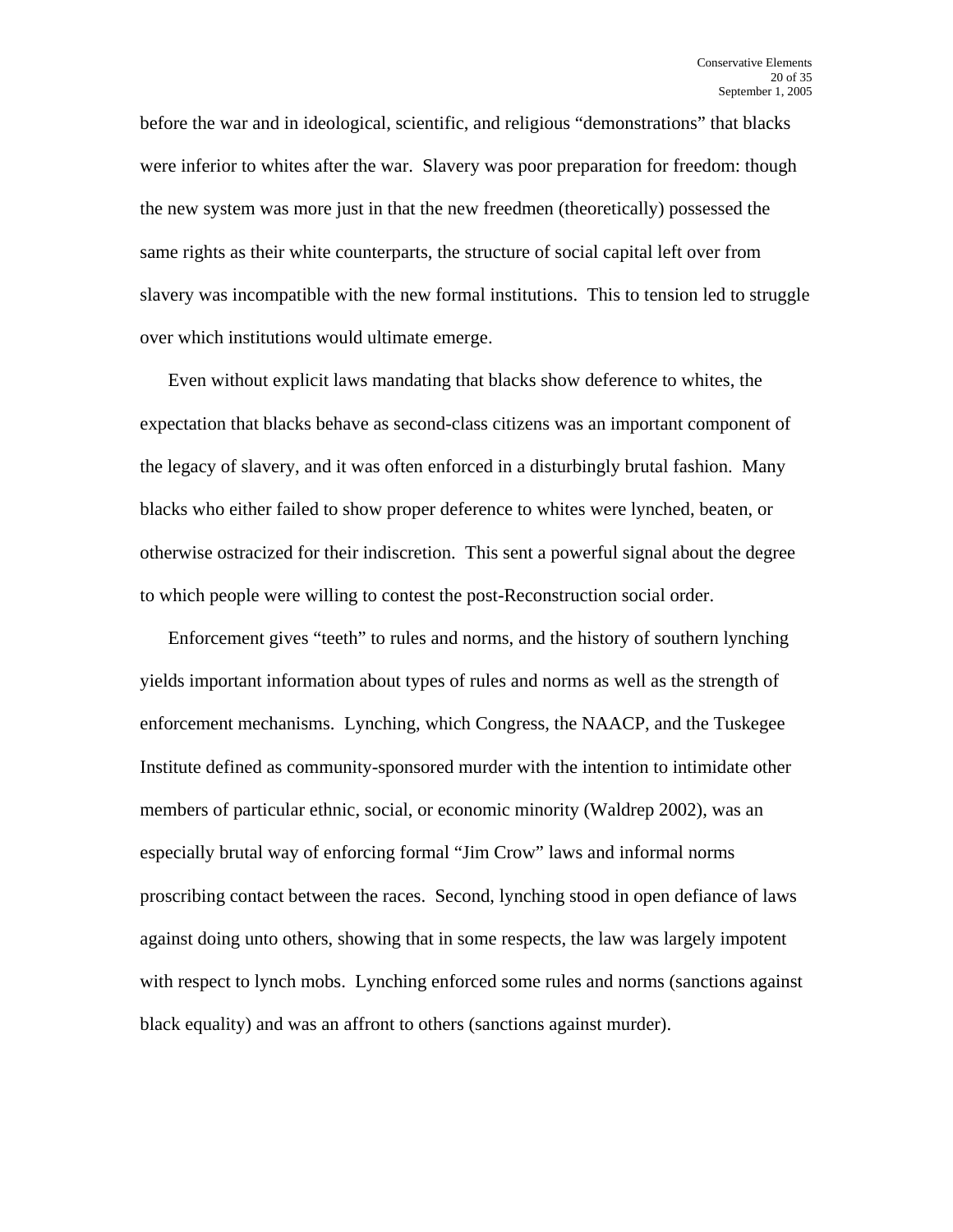In part because of state monopolies on court systems, blacks had difficulty obtaining justice. Governments were rarely inclined to go to the defense of mob victims, and on some occasions when they did, they faced violent community backlash and difficulty finding ways to bring lynchers to justice. Even in situations when members of the mob went about their business in broad daylight, victims were said to have died "at the hands of persons unknown" (Dray, 2002).

The culture of fear created by racist violence burdened the post-Reconstruction south. Lynching served two important purposes. It provides "an excellent index of the backwardness of the lower south (White, 1929)" as it pertained to social relations, and it also signaled the extent to which a region was willing to contest the structure of property rights in which blacks nominally had the same rights as whites. In some respects, lynching had its roots in social proscriptions against sexual congress between black men and white women, and accusations of rape preceded many lynchings. As Glaeser (2005) notes, lynching was often a form of revenge against violations of sexual mores.<sup>[23](#page-20-0)</sup> It was alleged that the white man's responsibility was to defend the virtue and integrity of virtuous white women, and so lynching persisted. This reinforced low productivity as educated blacks—those who had the most to gain—left the south, and other blacks tried not to attract the attention of "thundering lynch mobs" (Bell, 1978).

Uncertainty about institutions also meant that markets were slow to respond to changes in relative prices. Southern labor markets were considerably more fluid than traditional interpretations supposed them to be (Higgs 1977, Wright 1986); however, the relevant counterfactual is the fluidity of southern labor markets relative to what they

<span id="page-20-0"></span> $23$  There is some debate on this point. Finnegan (1998) argues that many accusations of rape were pretexts for mobs to murder blacks to prevent competition.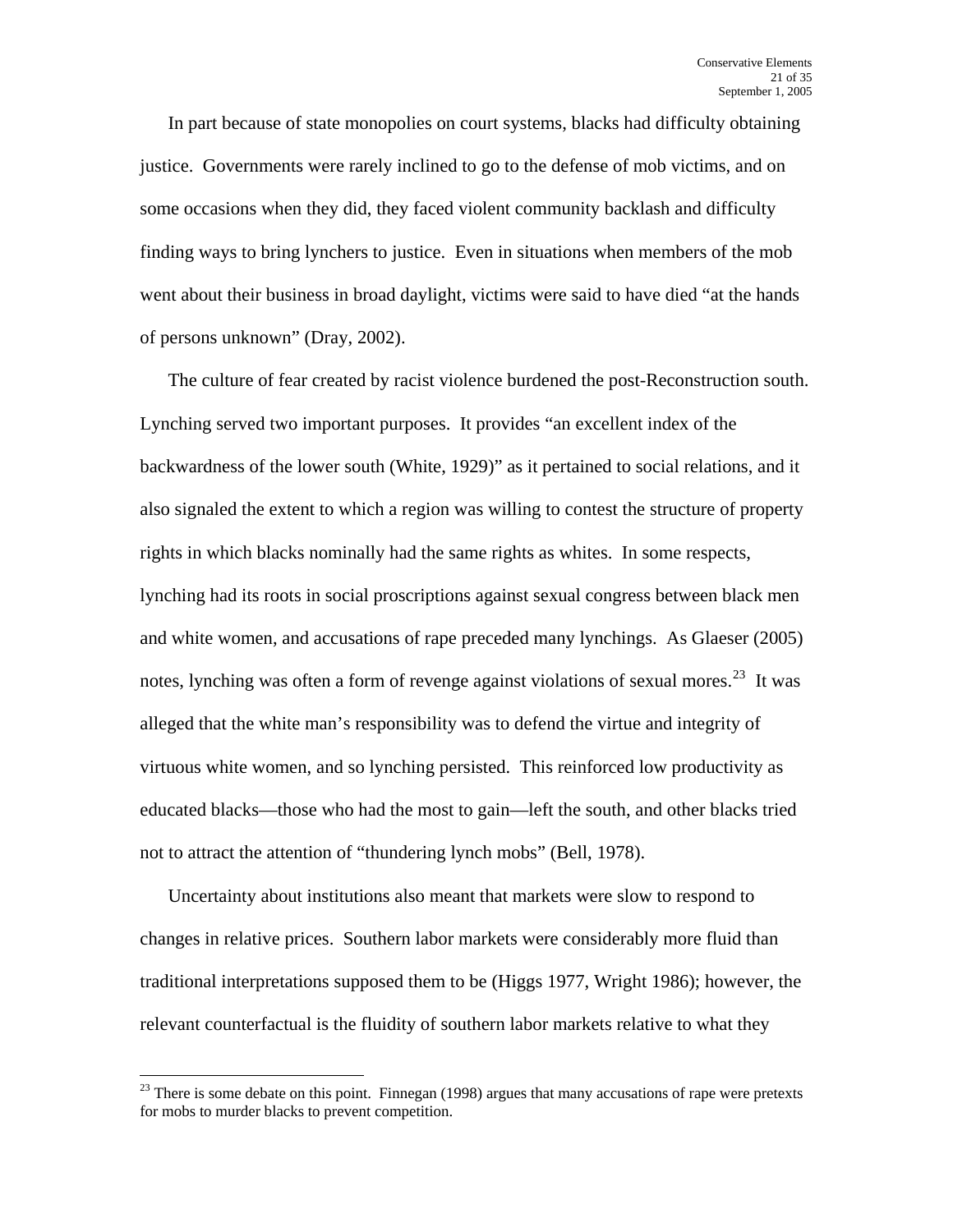would have been with better institutions. Bad institutions, racism, and high transaction costs embodied in Klan terror and lynching reduced the fluidity and dynamism of southern markets and locked in low productivity. $24$ 

What were the implications of mob violence? Curry (1896b:1291) argued eloquently that

(a) mob is a sudden revolution. It is enthroned anarchy. It is passion dominant, regnant. It usurps all the functions of government. It concentrates in itself all the rights and duties of lawmaker, judge, jury, counsel, and sheriff. A mob does not reason, has no conscience, is irresponsible, and its violence is unrestrained."

Lynching was the outward manifestation of a disintegrated social order. It represented a massive failure on the part of the government to enforce the law, and it also indicated that popular bombast about race was more than empty rhetoric. People are also willing to pay high prices to satisfy ideological convictions or religious beliefs, and lynching was an example of one of these situations. This was evident during the lynching era as lynching was often seen as "protecting the virtue of white womanhood." It was apparent that some were willing and able to pay a price to indulge their understanding of a "proper social order." This had implications for labor productivity in a broader sense: lynching was a way that racists credibly committed to their ideological convictions.

### **5.1 Sex and Violence: Examples**

 $\overline{a}$ 

Over 5,000 people have been lynched since the Chicago *Tribune* began keeping statistics on the practice in 1882. Figures 1 and 2 illustrate the extent and geographic

<span id="page-21-0"></span><sup>&</sup>lt;sup>24</sup> Weiner's (1978) study of change in Alabama gives illuminating examples of Klan activity that hampered markets. The most comprehensive study of lynching is Tolnay & Beck (1995). Ransom & Sutch (1977) devote considerable space to credit constraints in the south.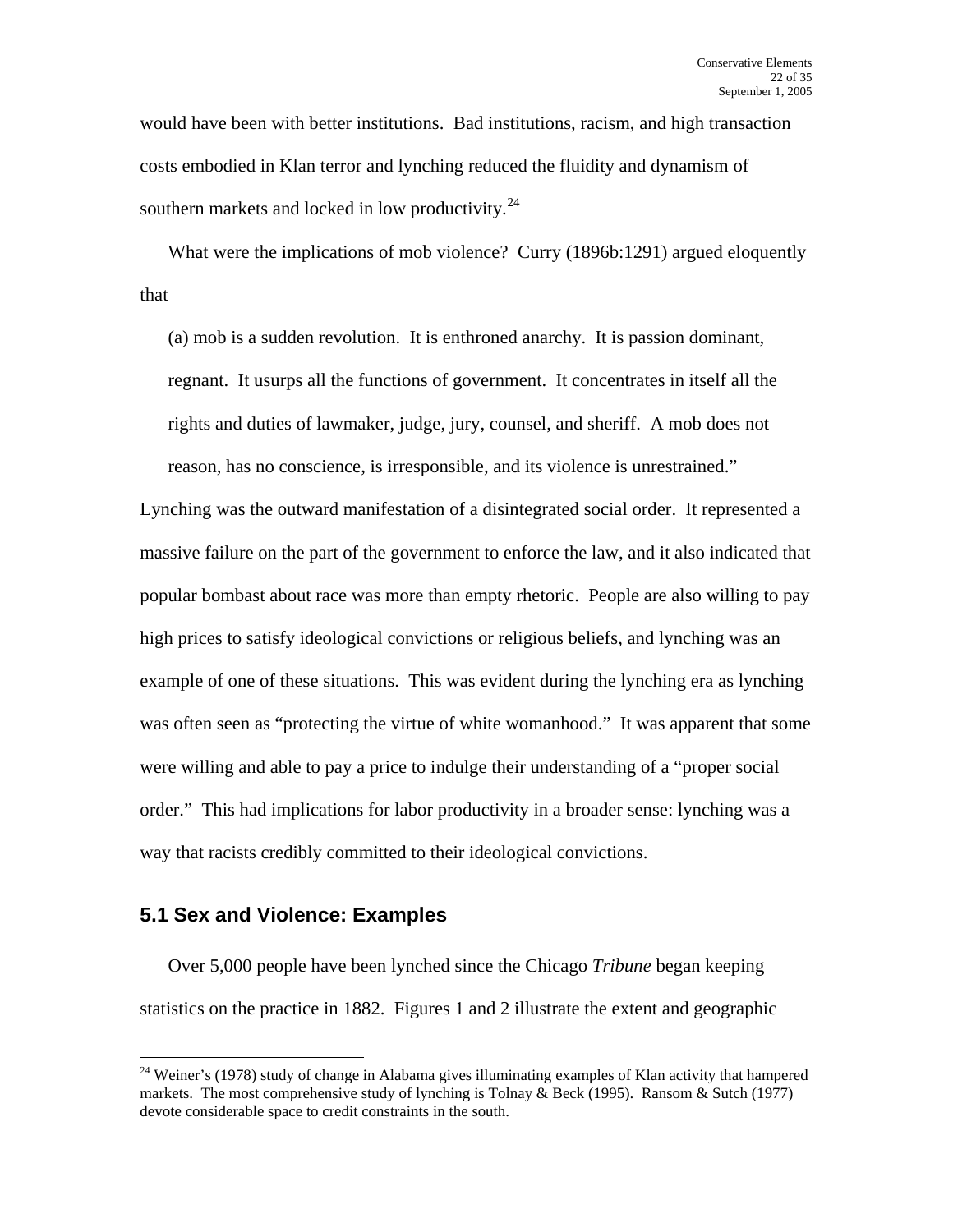distribution of lynching over time. Lynching extended well into the twentieth century, with the last lynchings occurring in the 1950s and 1960s. Lynching was also a disproportionately southern phenomenon, suggesting that studying lynching may yield insight into why the region was poor for so  $\log^{25}$  $\log^{25}$  $\log^{25}$  Lynchers and lynching-apologists were often clear on their motivations: speaking on problems of race relations, a smalltown mayor argued that "[t]he only way you can teach these Niggers a lesson and put them in their place is to go out and lynch a few of them, and the others will trouble you no more. That is the only thing to do—kill them, string them up, lynch them!" (Markovitz 2004:3).

#### **(Figure 1 here)**

### **(Figure 2 here)**

 $\overline{a}$ 

Examples are illustrative. This sub-section reports on several lynchings related to breaches of "race etiquette," sexual norms, and business success. In three of the examples offered here, government officials attempted to stop the lynchings. In one of the cases, law enforcement officials were actually complicit in the lynching. These are only a small selection of the lynchings chronicled by scholars of the subject, but as our received understanding of lynching is that it was "community-sponsored murder" (Waldrep, 2002), they are sufficient to demonstrate that lynching was indicative of a chaotic social order.

<span id="page-22-0"></span><sup>&</sup>lt;sup>25</sup> "The lynching era" broadly defined covers roughly the period of prolonged southern stagnation. While there were occasional lynchings in the 1950s and 1960s, lynching largely disappeared at the same time that the southern economy began its rapid convergence to income levels consistent with those in the rest of the country. Carden (2005) shows that the decline in lynching in the early part of the twentieth century coincided with an acceleration of economic growth between 1900 and 1920. The Historical American Lynching Data Collection Project contains an inventory of southern lynchings drawn from Tolnay & Beck (1995). The HAL researchers are attempting to compile an inventory of lynching victims outside the south and from before the "official" data begin in 1882.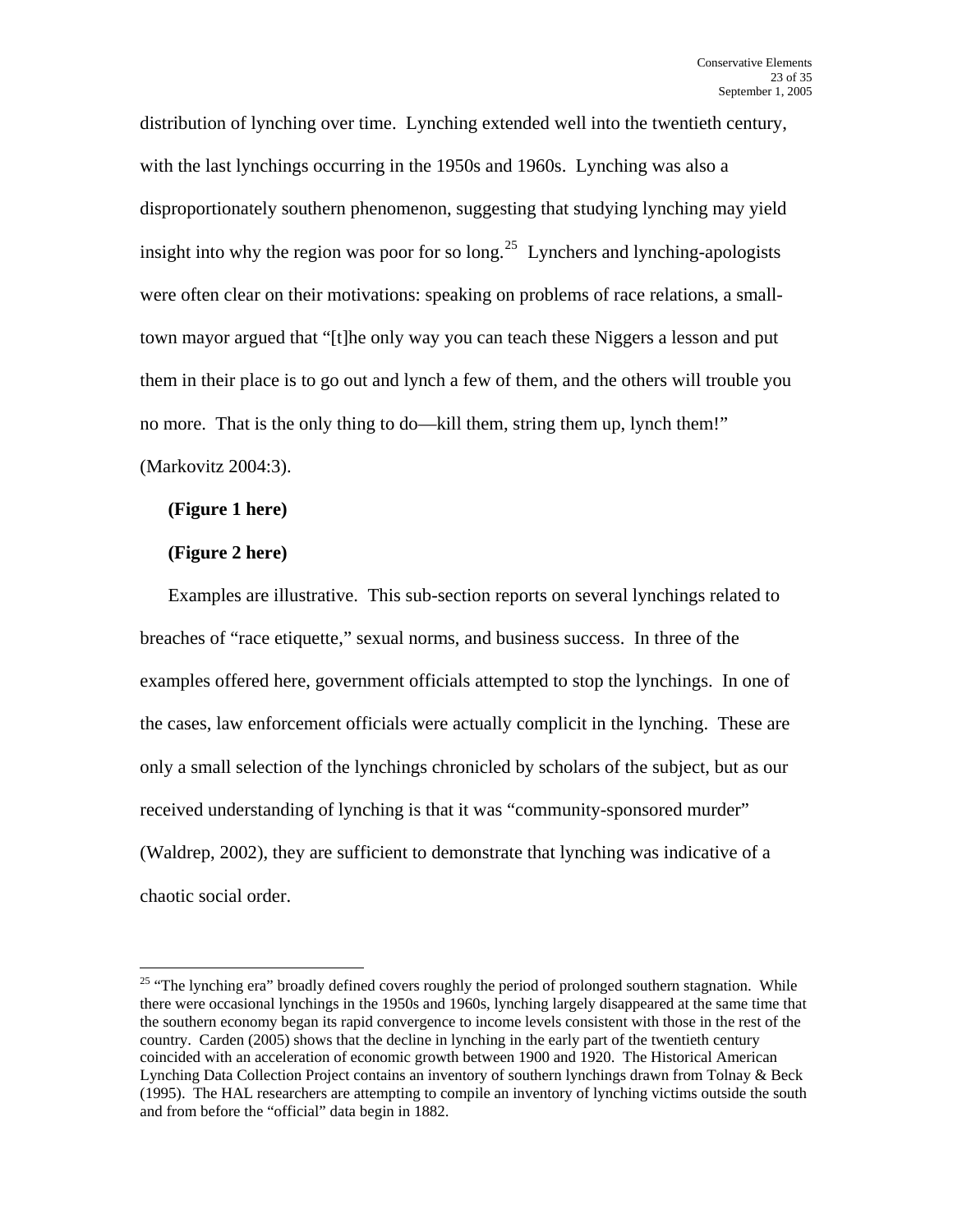Daniel Edwards of Selma, Alabama was lynched in 1893 for his breach of racial etiquette. Edwards sired the child of a white woman after a year-long consensual relationship. In spite of the fact that this was clearly a consensual relationship, he was arrested for rape and riddled with bullets by a mob. To his body was attached a note reading "Warning to all Negroes that are too intimate with white girls. This the (sic) work of one hundred best citizens of the South Side." (Markovitz, 2004:1).

The Edwards lynching was a clear miscarriage of justice, but even in cases where claims of "justice" may be warranted, many lynchings were gruesome displays of inhumanity. The lynching of Sam Holt (known in some accounts as Sam Hose) was one such instance. Holt was, according to the Springfield (MA) *Republican* of April 28, 1899, "deprived of his fingers, ears, and genital parts" before his burning commenced. The paper reported that 2,000 people surrounded the tree where Holt was lynched. People snatched up burned body parts as souvenirs when the lynching was completed, with the NAACP (1969:12-13) recording that "small pieces of bone went for 25 cents and a bit of liver, crisply cooked, for 10 cents." Holt was lynched out in the open, his assailants making no effort whatsoever to conceal their activities. The law was no help: in spite of the protests of a former governor and a judge, the mob tortured Holt mercilessly before burning him alive. To a nearby tree was attached a sign reading

#### WE MUST PROTECT OUR SOUTHERN WOMEN.

The Holt lynching was particularly compelling in that it led to another lynching, this time of someone who was presumably innocent. When Holt confessed (under extreme duress), he implicated Palmetto (GA) preacher "Lige" Strickland, who had allegedly paid him \$20 to commit murder. Shortly afterward, the mob went after Strickland. To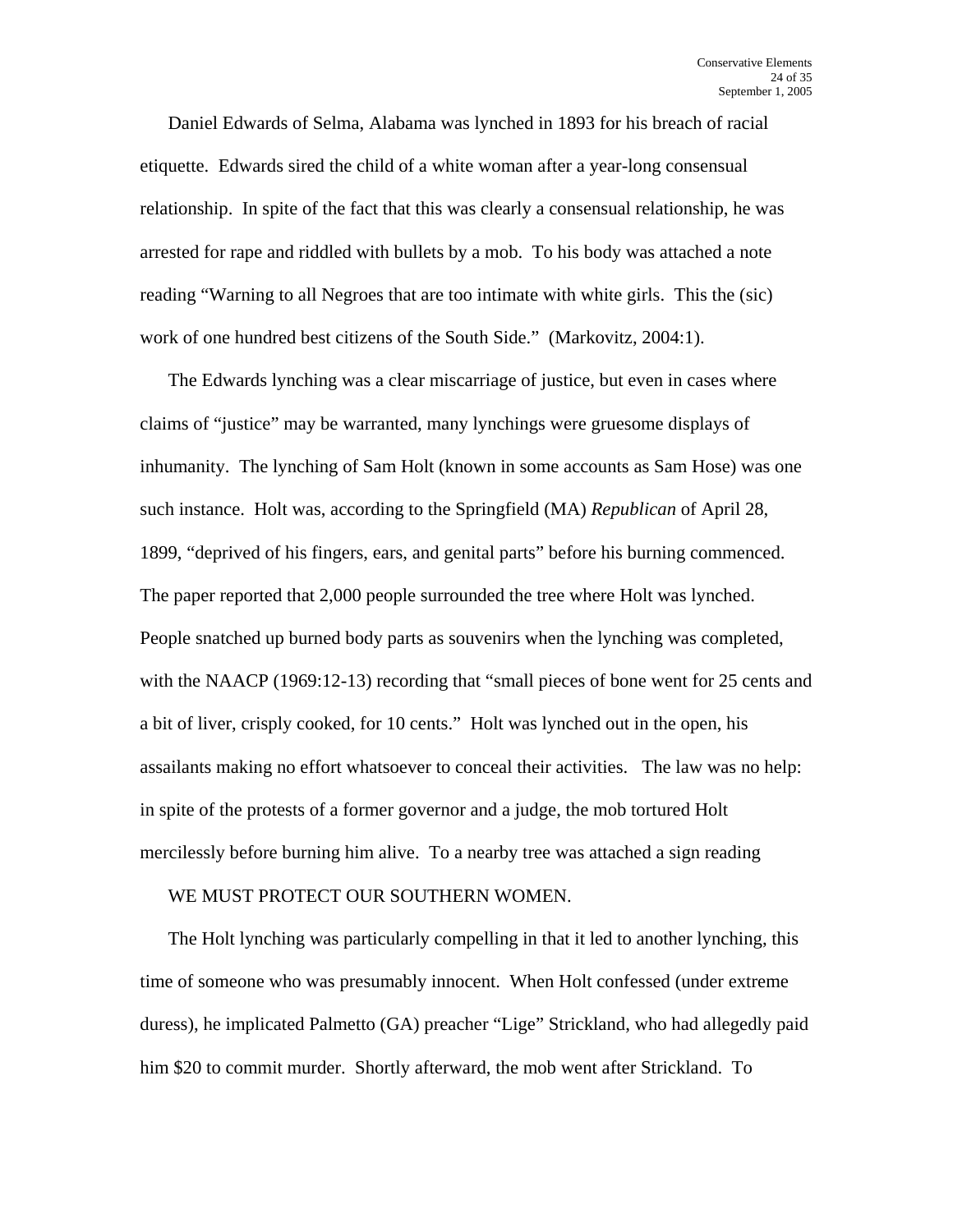Strickland's body—which was found hanging from a persimmon tree—was attached a note which on one side read "We must protect our ladies" and on the other side read "beware all darkies! You will be treated the same way!" According to the *Weekly Republican*, Strickland was lynched even though his employer, an ex-state senator who was "one of the most distinguished citizens of Coweta county," pleaded with the mob to spare his life. $26$ 

Wilder McGowan, a successful entrepreneur, was lynched near Wiggins, MS in 1938 on the accusation of raping and robbing a 74 year old white woman, but according to an NAACP investigator his innocence was known throughout the area. It is said, then, that McGowan attracted the attention of the mob precisely because he was successful— McGowan owned a moving and hauling company that did quite well—and also because he "repeatedly resisted the violent intimidation of local whites," having fought on several occasions with mobs attempting to intimidate blacks. One morning, McGowan was working on his truck when he was abducted by a mob (which included the sheriff and his deputies), taken to a wooded area, and hanged without accusation, trial, or investigation (Finnegan 1998:244).

A particularly tragic instance of a black man being lynched for his success was the case of Anthony Crawford of Abbeville, South Carolina, a literate former slave and landowner who had build a reputation for "challenging white sensibilities about blacks" and who was lynched in 1916 in spite of efforts on the part of local law enforcement to prevent the lynching.<sup>[27](#page-24-1)</sup> The Crawford lynching illustrated the dangers of certain forms of

<span id="page-24-0"></span> $26$  Reproductions of primary sources related to the Holt and Strickland lynchings are discussed in Ginzburg (1988:11, 15).

<span id="page-24-1"></span> $27$  The Crawford lynching is discussed in greater detail in Finnegan (1998). It is also summarized in a story in the June 30, 2005 issue of Northwestern University's *Daily Northwestern* on Crawford's great-great-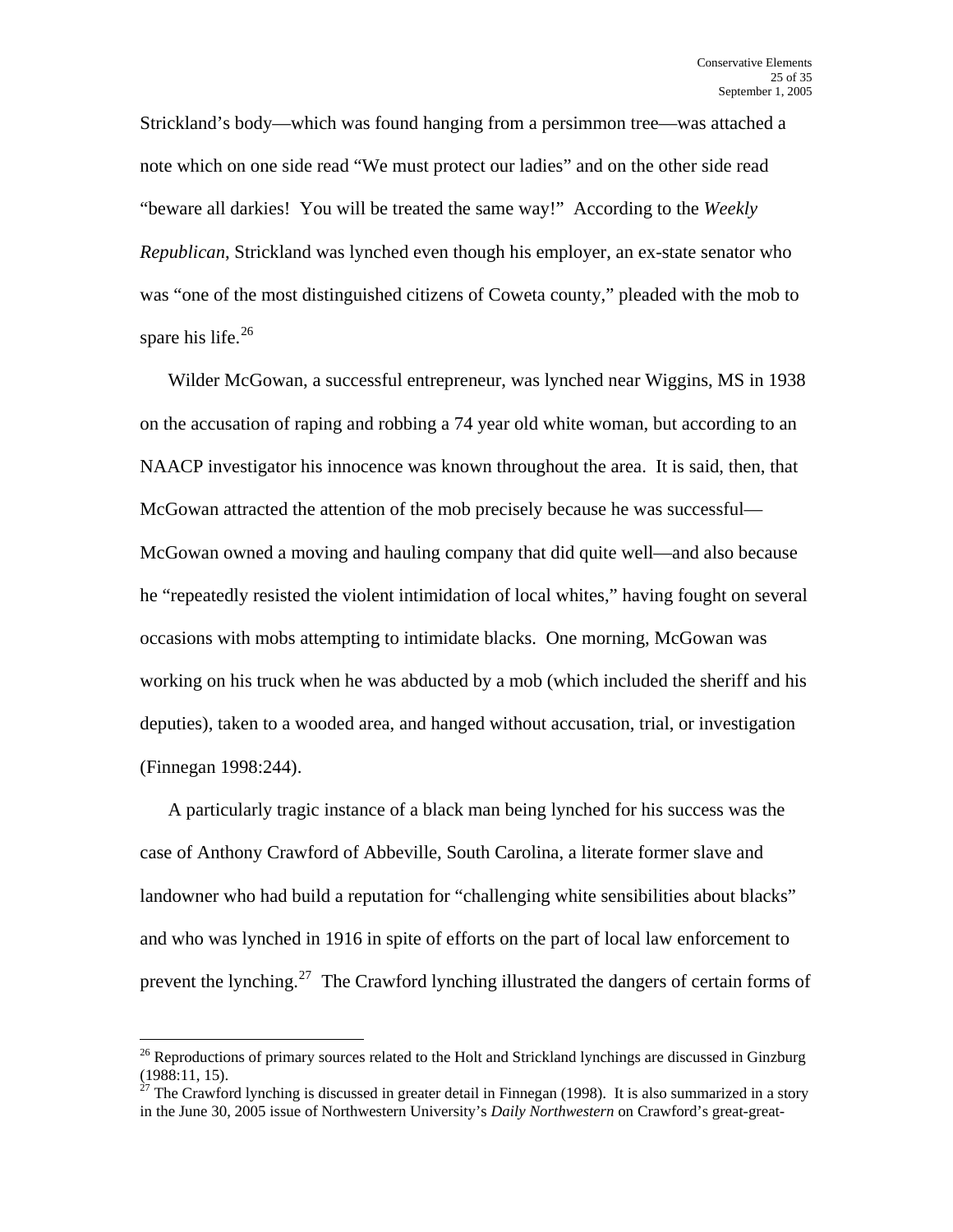social entrepreneurship: editors of newspapers and white community leaders opined that Crawford's insolence toward whites had earned him a beating, and Crawford had drawn the ire of white landlords because he hired black laborers and always had labor even when it was scarce.

This was particularly unfortunate because race relations in the area had been tense. In March of 1910, whites had burned a local black college, killing three students. In 1913, a black young man was castrated on the accusation that a white woman had thought he was going to insult her. A few weeks before Crawford was murdered, a young black man was whipped on the accusation of insulting a white clerk. Finally, on October 21, 1916, the mob lynched Anthony Crawford.

Crawford had gotten into an argument with store owner W.D. Barksdale over the sale of some of Crawford's cotton seed. Barksdale offered 85 cents per pound. Crawford, knowing that the market price of seed was 90 cents per pound, told Barksdale that he had gotten a better offer. Barksdale accused Crawford of lying and Crawford cursed Barksdale for trying to cheat him, raging that he would not sell cotton "to any damn white man" at the price Barksdale had offered. After some of Barksdale's employees tried to beat him, Crawford was arrested. He was released shortly after paying \$15 bail, but not before police had to disperse a gathering mob. Crawford was found hiding in a boiler room and was beaten into unconsciousness by the mob, saved only by the intervention of the Sheriff, who arrested Crawford for a beating he had administered to an attacker. The mob, fearing that Crawford would be put on the 4:00 train out of town for protection, stormed the jail and killed Crawford. His dead body was then dragged

grandaughter Doria Johnson, who attended the Senate's recent voice-vote resolution to apologize for not making lynching a federal crime.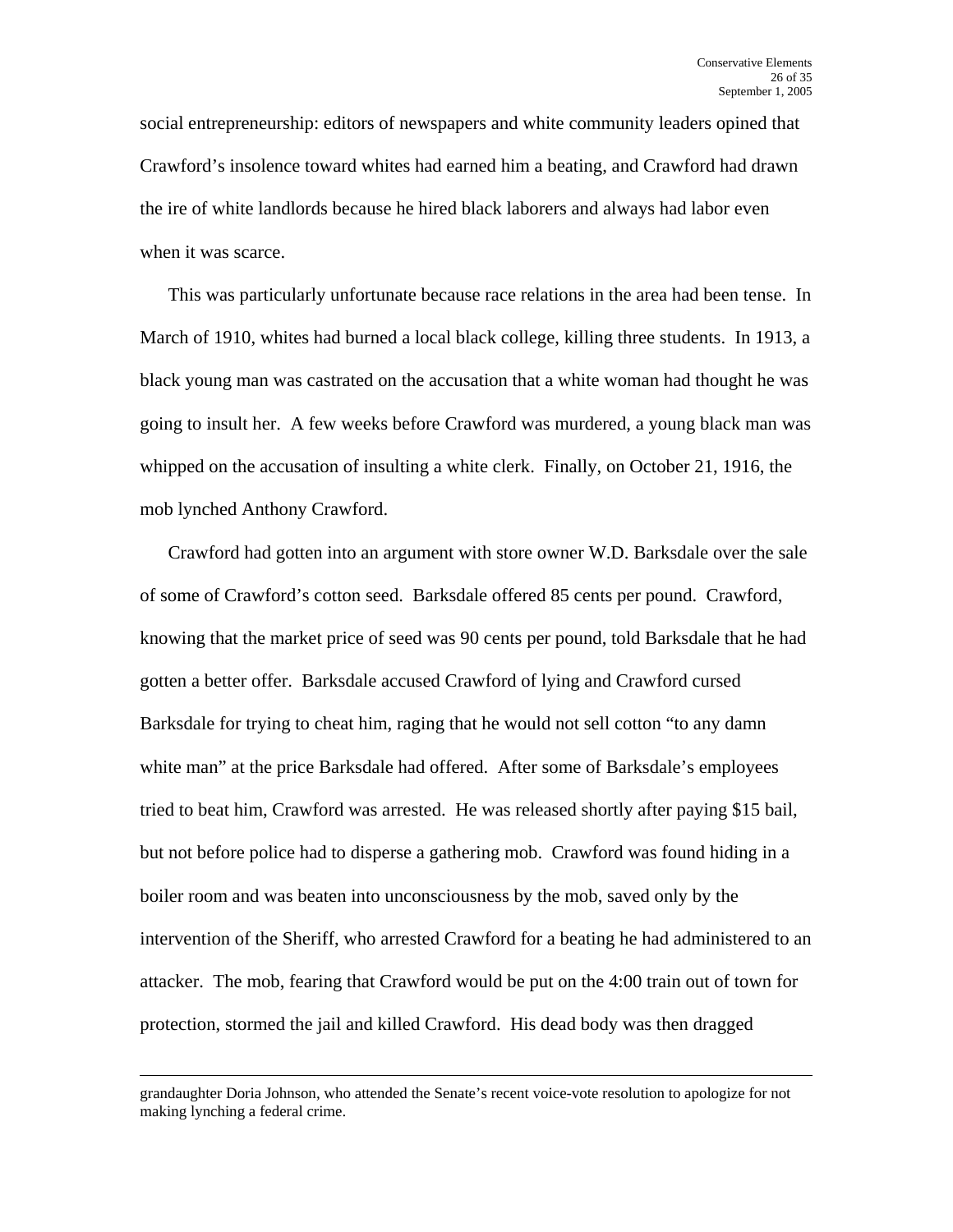through the black part of town as a warning. Many local blacks took the lynching as a cue to leave the area.

The Crawford lynching is instructive because it illustrates some of the attitudes about race relations in the commercial as well as the political sphere. Various local commercial interests agreed with the Crawford lynching at least in principle. J. Allen Smith, president of the National Bank of Abbeville, asserted that "Crawford was insolent to a white man and he deserved a thrashing." Another bank president said that he should have been lynched because that was how such matters were handled in the south. Finally the president of the Farmers' Bank (one Dr. Harrison) argued that while the law should be upheld, Crawford got what he deserved and that "a white man's right to whip a negro once in a while" should not be "interfered with" (Finnegan 1998:252).

Southern lynching was an unpleasant by-product of a structure of social capital that was ill-suited for contractual relations among free and equal men, especially given that governments were unable to credibly commit to the new institutions. It was also a powerful signal of the degree to which southerners were willing to contest the rights blacks had acquired as a result of emancipation and Reconstruction. The social and economic consequences were indeed dire: the productivity of southern labor fell dramatically as a result of the war but stayed well below the productivity of the other regions for almost a century. In addition, race relations remain an explosive issue for the south and the nation.

## **6. Concluding Remarks**

History matters, and the channels through which the "thinking, choosing, and acting of bygone generations" influence current economic conditions are several. Inputs and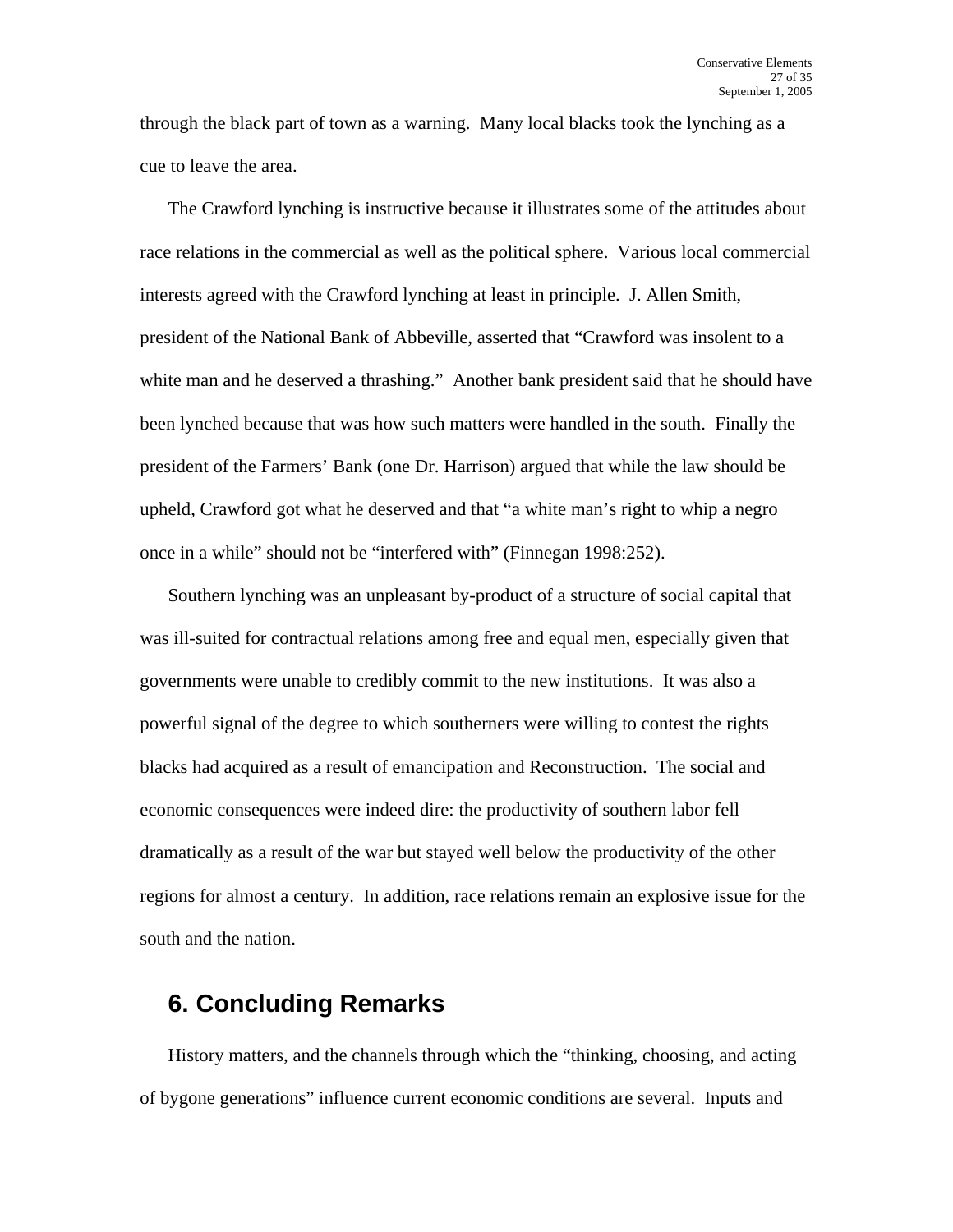institutions that are limited in their convertibility act as "conservative elements" which constrain the path of economic and social change. In particular, the structure of social capital in the south, originally based on hegemonic master-slave relationships, was inappropriate to the proper functioning of a market economy. On one hand, the new institutions did not match the social context in which property rights to labor had rested in the hands of planters; on the other, a vicious backlash as whites attempted to reestablish the "old system" caused problems for the south for decades.

It is important to note that these conclusions are explanatory, not prescriptive. They provide an explanation for why changes in institutions—even changes from inferior to superior institutions—may lower productivity over time. Change imposes limitations on human foresight and requires that we constantly adapt our expectations and re-appraise different elements of the structure of production. The market is a process by which this information is continually updated: new information is revealed through and reflected in the ever-changing structure of relative prices, and while an increasingly complex postindustrial economy may very well increase our understanding of what is known as well as what is knowable, it also generates widespread fundamental uncertainty in the social environment.

This study suggests intriguing avenues for further research. An obvious next step is to examine the relationships empirically to the extent that data and techniques will allow. Other important implications of this study concern the relationship between social capital, institutions, and development. Further work continuing to clarify and highlight the distinctions between these elements and the relationships between them is clearly needed.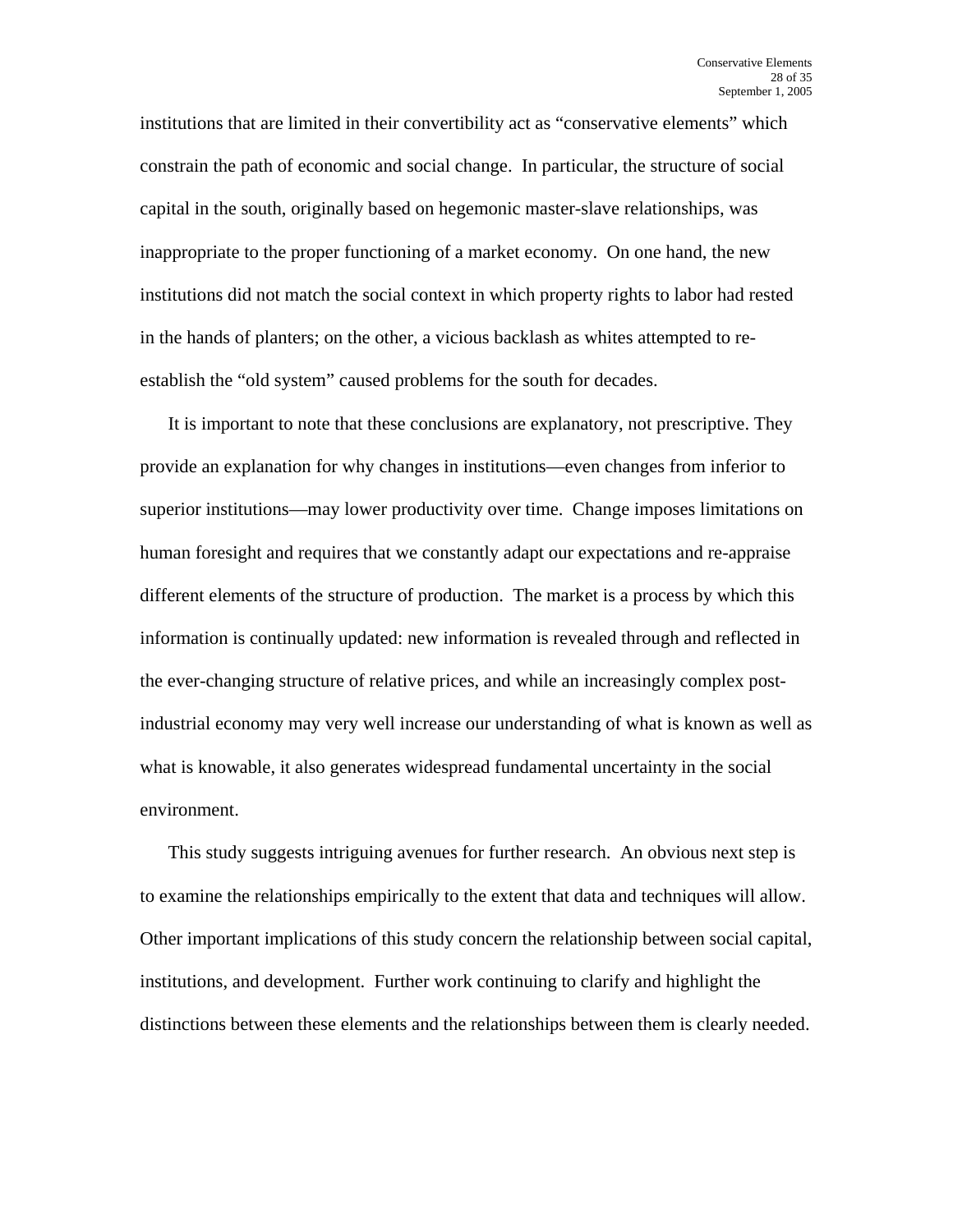In summary, inputs and institutions may act as "conservative elements" that keep

societies from reaching their full potential.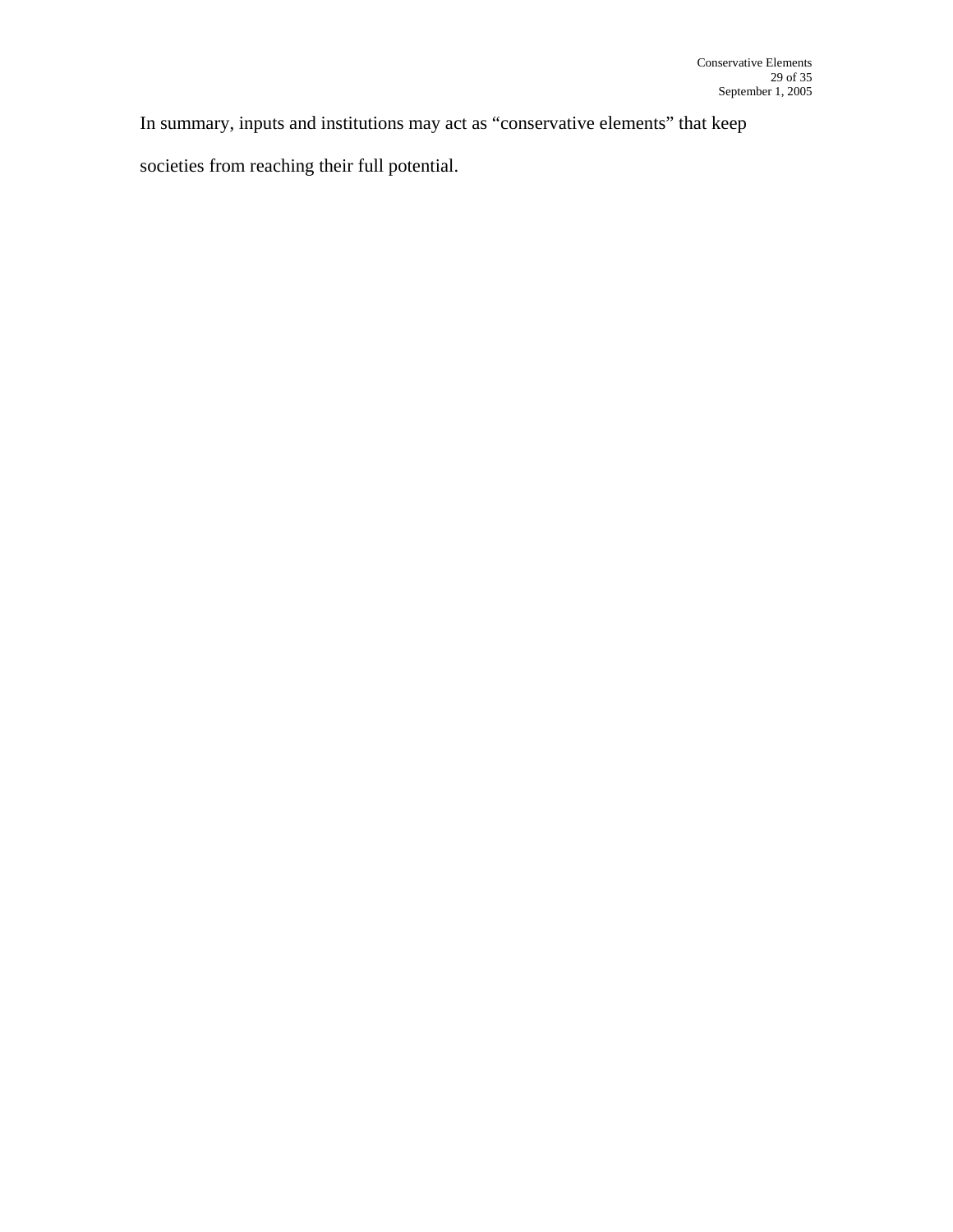



Source: "Lynching in America" database: [http://www.law.umkc.edu/faculty/projects/ftrials/shipp/lynchingyear.html.](http://www.law.umkc.edu/faculty/projects/ftrials/shipp/lynchingyear.html)



Source: NAACP (1969).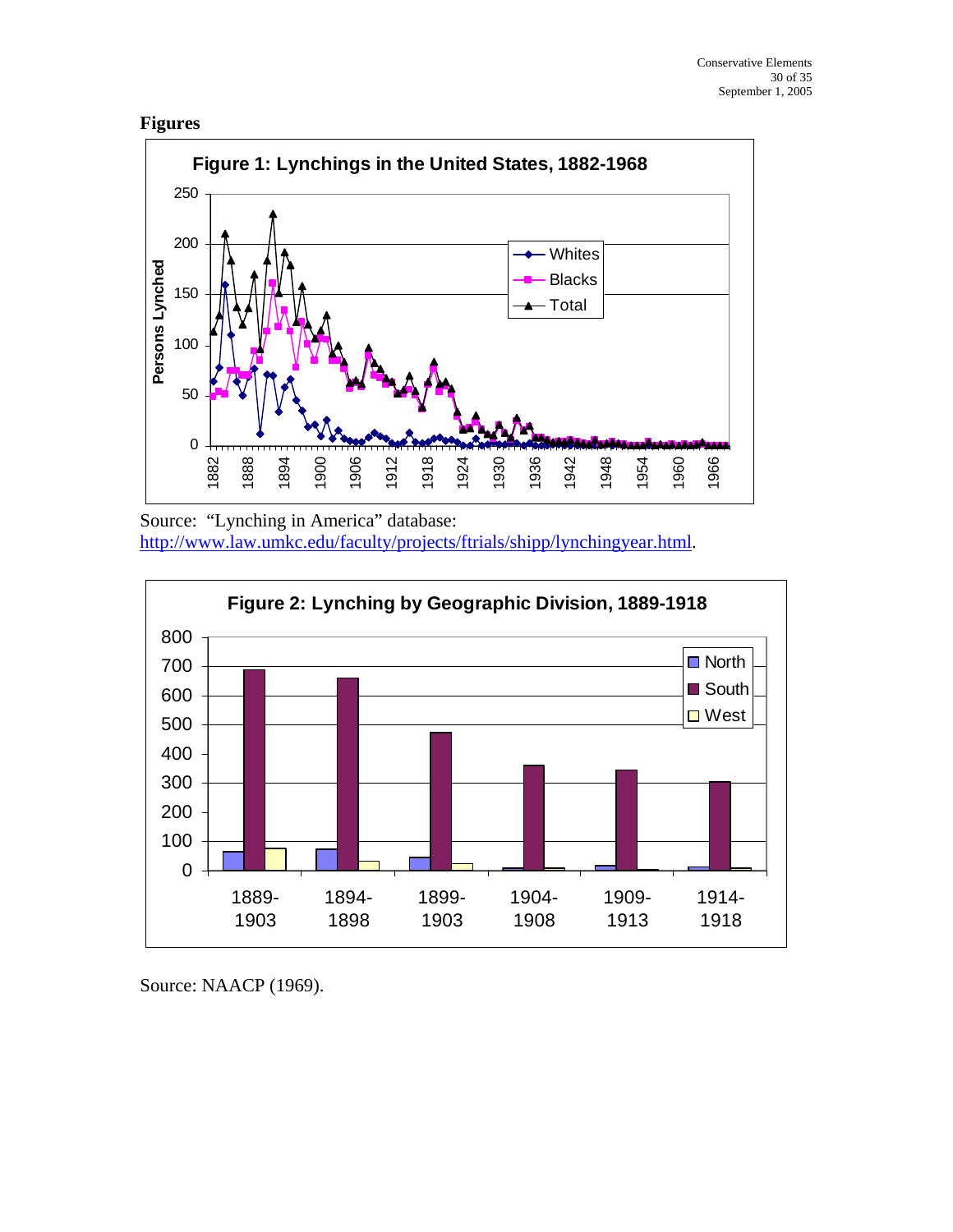# **References**

Acemoglu, Daron. 2003. Why not a Political Coase Theorem? Social Conflict, Commitment, and Politics. *Journal of Comparative Economics* 31(4):620-652.

Acemoglu, Daron, James Robinson, and Simon Johnson. 2001. *American Economic Review* 91:1369-1401.

Alston, Lee J. 1986. Race Etiquette in the South: The Role of Tenancy. *Research in Economic History* 10:199-211.

Alston, Lee and Joseph Ferrie. 1993. "Paternalism in Agricultural Labor Contracts in the US South: Implications for the Growth of the Welfare State." *American Economic Review* 83(4): 854-876.

\_\_\_\_\_\_\_\_\_\_\_\_\_\_\_\_\_\_\_\_\_\_\_\_. 1999. *Southern Paternalism and the American Welfare State: Economics, Politics, and Institutions in the South 1865-1975*. Cambridge: Cambridge University Press.

Arthur, W. Brian. 1988. Self-Reinforcing Mechanisms in Economics. In Philip W. Anderson, Kenneth J. Arrow, and David Pines (eds.), *The Economy as an Evolving Complex System*. Reading, MA: Addison-Wesley.

Bell, Derrick A. 1978. The Racial Imperative in American Law, in Robert Haws, ed. *The Age of Segregation: Race Relations in the South, 1890-1945*. Jackson: University Press of Mississippi, pp. 3-28.

Boettke, Peter J., Christopher J. Coyne, and Peter T. Leeson. 2005. Institutional Stickiness and the New Development Economics. Working Paper, George Mason University.

Carden, Art. 2005. Trial by Fury: Lawlessness and Southern Development. Working Paper, Washington University in Saint Louis.

Chamlee-Wright, Emily. 2005. The Structure of Social Capital: an Austrian Perspective on its Nature and Development. Working Paper: Beloit College.

Coase, Ronald H. 1937. The Nature of the Firm. *Economica* 4:386-405.

Coclanis, Peter. 2000. Tracking the Economic Divergence of North and South. *Southern Cultures* (Winter):82-103.

Coleman, James S. 1988. Social Capital in the Creation of Human Capital. *American Journal of Sociology* 94(supplement):S95-S120.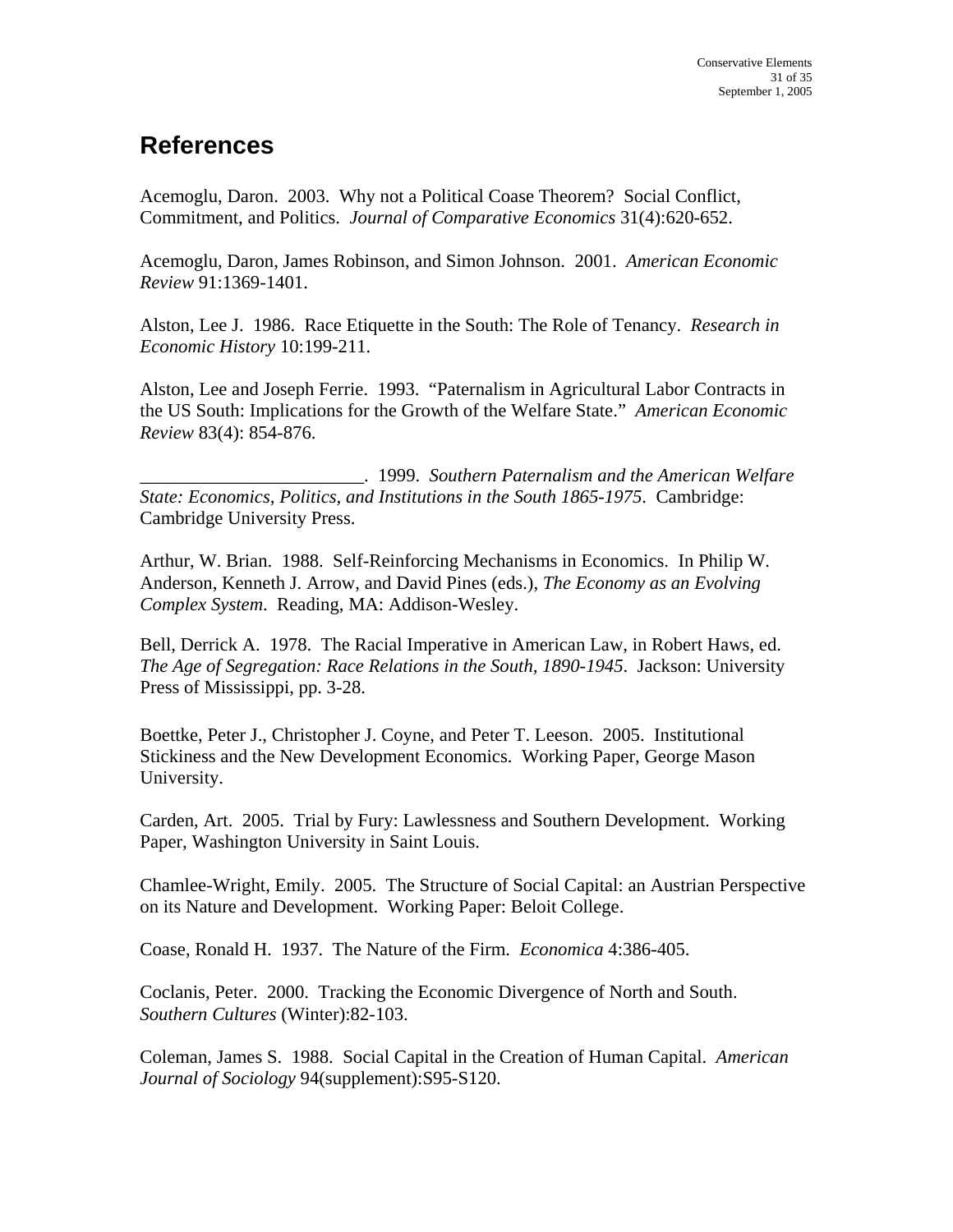Connolly, Michelle. 2004. Human Capital and Growth in the Postbellum South: A Separate but Unequal Story. *Journal of Economic History* 64(2):363-399.

Covey, Steven R. 1990. *The 7 Habits of Highly Effective People*. New York: Simon & Schuster.

Coyne, Christopher J. 2004. The Institutional Prerequisites for Post-Conflict Resolution. Working Paper, Hampden-Sydney College and Mercatus Center.

Coyne, Christopher J. and Peter T. Leeson. 2005. The Plight of Underdeveloped Countries. Cato Journal 24(3): 235-249.

Curry, J.L.M. 1896a. Education of the Negroes Since 1860. In *Report of the Commissioner of Education for the year 1894-1895*. Washington DC: Government Printing Office, p. 1374-1396.

Curry, J.L.M. 1896b. Address to the general Assembly of Georgia, 10/31/1893. In *Report of the Commissioner of Education for the year 1894-1895*. Washington DC: Government Printing Office, pp. 1291-1297.

David, Paul A., Herbert G. Gutman, Richard Sutch, Peter Temin, and Gavin Wright. 1976. *Reckoning with Slavery: A Critical Study in the Quantitative History of American Negro Slavery*. New York: Oxford University Press.

David, Paul A. 1985. Clio and the Economics of QWERTY. 1985. *American Economic Review* 75(2): 332-337.

Davis, Lance E. and Douglass C. North. 1971. *Institutional Change and American Economic Growth*. Cambridge: Cambridge University Press.

DiLorenzo, Thomas J. 2002. "The Consolidation of State Power via Reconstruction, 1865-1890." *Journal of Libertarian Studies* 16(2):139-161.

Dray, Philip. 2002. *At the Hands of Persons Unknown: the Lynching of Black America*. New York: Random House.

Drobak, John N. and John V.C. Nye, eds. 1997. *The Frontiers of the New Institutional Economics*. San Diego: Academic Press.

Easterlin, Richard A. 1960. Interregional Differences in Per Capita Income, Population, and Total Income, 1840-1950, in William N. Parker, editor *Trends in the American Economy in the Nineteenth Century* (Princeton: Princeton University Press, NBER Studies in Income and Wealth v. 24): 73-140.

Finnegan, Terence. 1998. "The Equal of Some White Men and the Superior of Others": Masculinity and the 1916 Lynching of Anthony Crawford in Abbeville County, South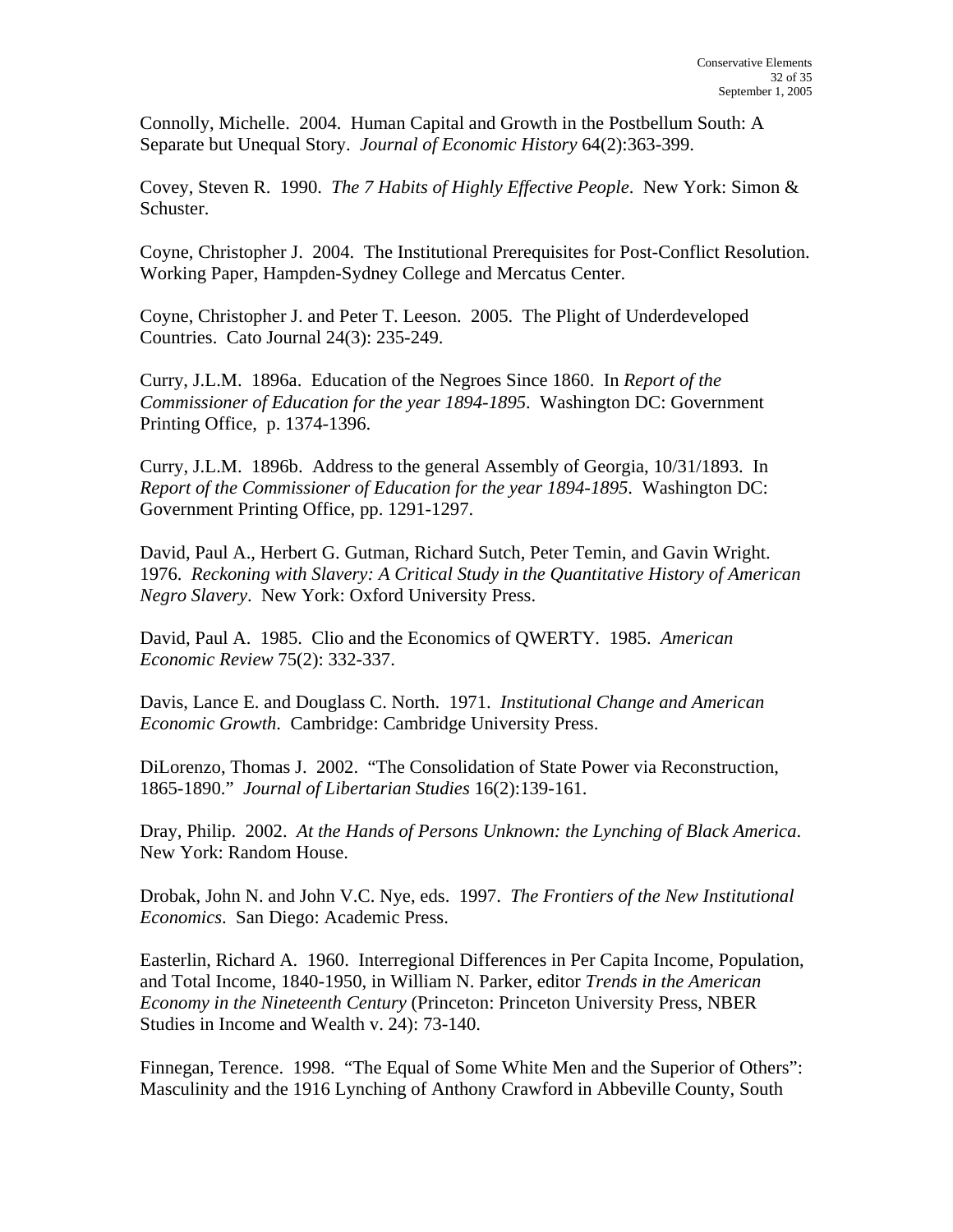Carolina, in Pieter Spierenburg, ed. *Men & Violence: Gender, Honor, and Rituals in Modern Europe and America*. Columbus: Ohio State University Press, pp. 240-254.

Fogel, Robert W. and Stanley Engerman. 1974. *Time on the Cross: The Economics of American Negro Slavery*. New York: W.W. Norton.

Furubotn, Eirik G. and Rudolf Richter. 1998. *Institutions and Economic Theory: The Contributions of the New Institutional Economics*. Ann Arbor: University of Michigan Press.

Garrison, Roger W. 2000. *Time and Money: The macroeconomics of capital structure*. London: Routledge.

Ginzburg, Ralph. 1988. *100 Years of Lynchings*. Baltimore: Black Classic Press.

Greif, Avner. 2004. Commitment, Coercion, and Markets: The Nature and Dynamics of Institutions Supporting Exchange, in C. Menard & M. Shirley, editors, Handbook of New Institutional Economics. Netherlands: Kluwer Academic Publishers, pp. 705-764.

Gwartney, James, Robert Lawson, and Randall Holcombe. 1999. Economic Freedom and the Environment for Economic Growth. *Journal of Institutional and Theoretical Economics* 155: 643-663.

Gwartney, James, Robert Lawson, and Randall Holcombe. 2005. Economic Freedom, Institutional Quality, and Cross-Country Differences in Income and Growth. *Cato Journal* 24(3): 205-233.

Hall, Robert E. and Charles I. Jones. 1999. Why do some countries produce so much more output per worker than others? *Quarterly Journal of Economics* 114(1): 83-116.

Higgs, Robert. 1977. *Competition and Coercion: Blacks in the American Economy, 1865-1914*. Cambridge: Cambridge University Press.

Hummel, Jeffrey Rogers. 2001. Deadweight Loss and the American Civil War: The Political Economy of Slavery, Secession, and Emancipation. PhD Dissertation, University of Texas.

Jones, E.L. 1988 [2003]. *Growth Recurring: Economic Change in World History*. Ann Arbor: University of Michigan Press.

Klein, Peter G. 2000. New Institutional Economics. In Boudewijn Bouckeart and Gerrit De Geest, eds., *Encyclopedia of Law and Economics* (Edward Elgar and the University of Ghent), pp. 456-89.

Krugman, Paul and Robin Wells. 2005. *Microeconomics.* New York: Worth Publishers.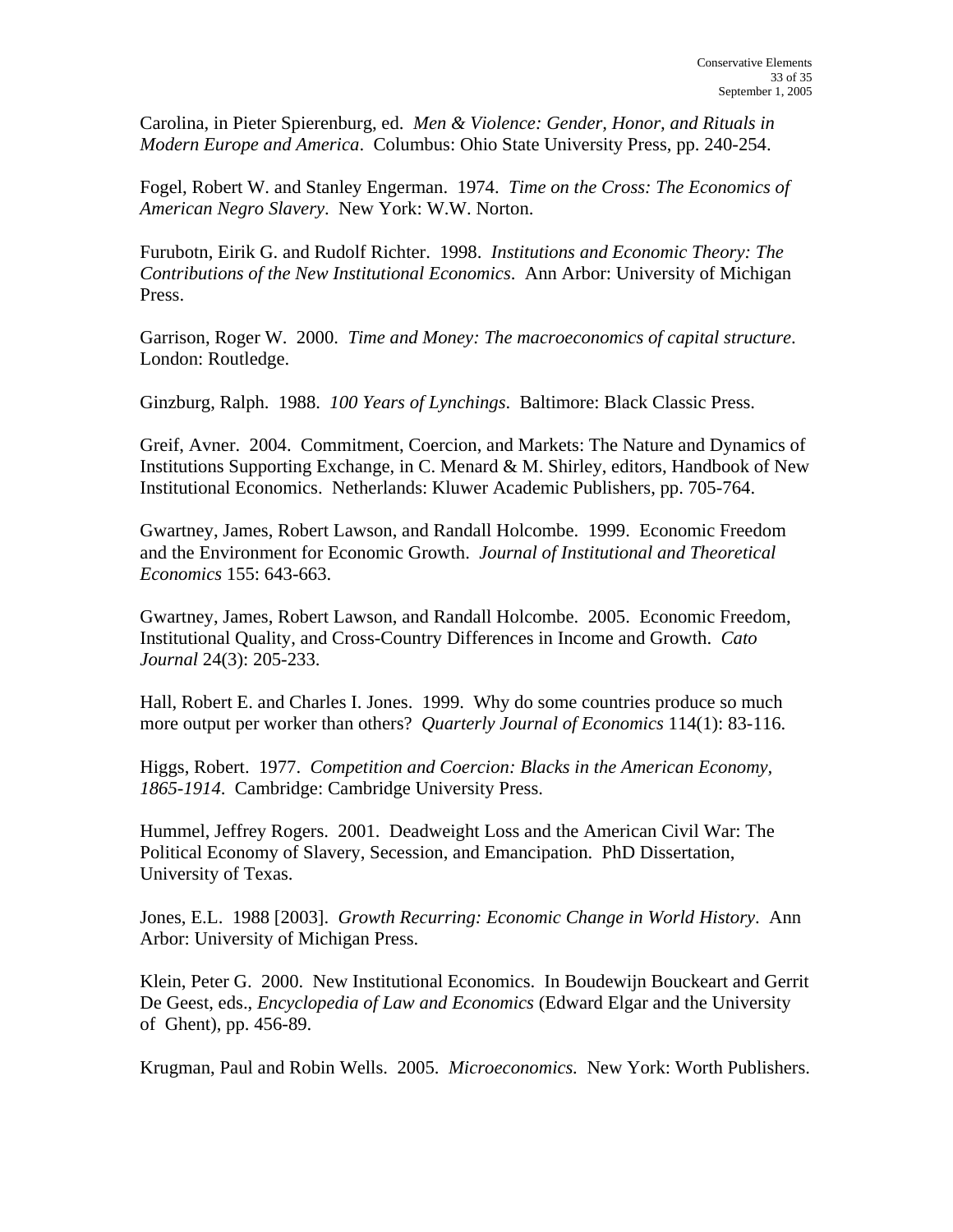Liebowitz, Stanley J. and Stephen Margolis. 1990. The Fable of the Keys. *Journal of Law and Economics* 33:1-25.

Margo, Robert A. 1990. *Race and Schooling in the South, 1880-1950: An Economic History*. Chicago: University of Chicago Press.

Markovitz, Jonathan. 2004. *Legacies of Lynching: Racial Violence and Memory*. Minneapolis: University of Minnesota Press.

Menger, Carl. 2004. *Principles of Economics*. Auburn, AL: Ludwig von Mises Institute online edition (by arrangement with Libertarian Press).

Mises, Ludwig von. 1996 [1949]. *Human Action: A Treatise on Economics*, 4<sup>th</sup> Revised Edition. San Francisco: Fox & Wilkes.

Mokyr, Joel. 1990a. *The Lever of Riches*. New York: Oxford University Press.

Mokyr, Joel. 1990b. *Twenty-Five Centuries of Technological Change: An Historical Survey*. Chur: Harwood Academic Publishers.

North, Douglass C. and Robert P. Thomas. 1973. *The Rise of the Western World: A New Economic History*. Cambridge; Cambridge University Press.

North, Douglass C. 1990. *Institutions, Institutional Change, and Economic Performance.* Cambridge: Cambridge University Press.

North, Douglass C. 2005. *Understanding the Process of Economic Change.* Princeton: Princeton University Press.

Nye, John V.C. 1997. Thinking About the State. In John N. Drobak and John V.C. Nye, (eds.), *The Frontiers of the New Institutional Economics*. San Diego: Academic Press, pp. 121-142.

Ransom, Roger L. and Richard Sutch. 1977. *One Kind of Freedom: The Economic Consequences of Emancipation*. London: Cambridge University Press.

Reisman, George. 1996. *Capitalism*. Ottawa, IL: Jameson Books.

Rodrik, Dani, Arvind Subramanian, and Francesco Trebbi. 2004. Institutions Rule: The Primacy of Institutions Over Geography and Integration in Economic Development. *Journal of Economic Growth* 9:131-165.

Rothbard, Murray N. 1992 [1962]. *Man, Economy, and State*. Auburn: Ludwig von Mises Institute.